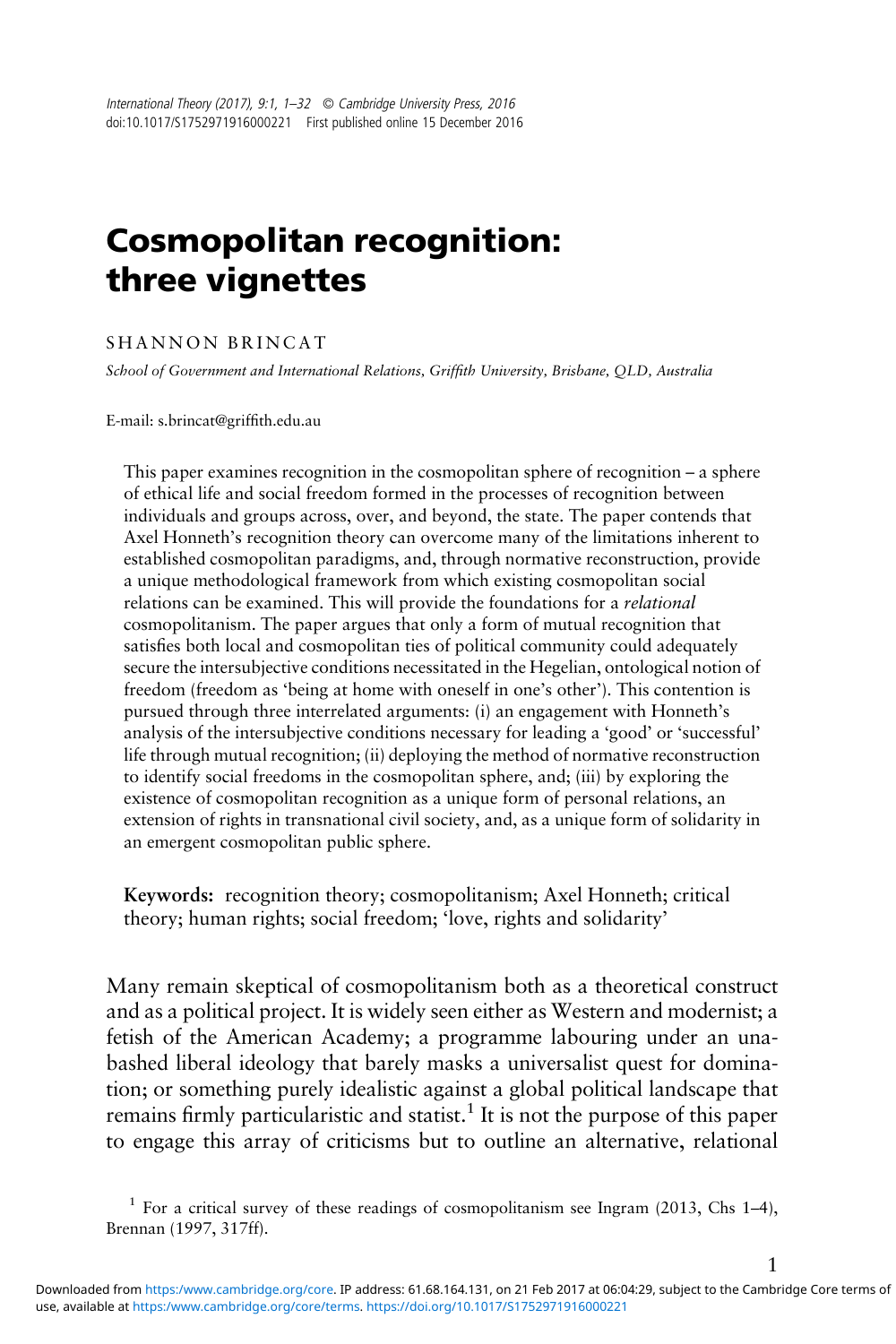approach to cosmopolitanism through recognition. Recognition theory is premised on an intersubjective notion of freedom, derived from Hegelian philosophy, and expanded in the social theory of Axel Honneth and his method of normative reconstruction. Its defense of a lived social freedom for all members through the mutual recognition of the needs, respect, and esteem, of individuals and groups, establishes a grounding of cosmopolitan politics within a positive account of diversity and difference in social relations – thereby distinguishing itself from those cosmopolitan approaches that operate under a closed monistic horizon or fixed institutional model. By using Honneth's recognition theoretic, the paper offers to reconstruct cosmopolitanism by locating it within some already existing relational practices and institutions of personal, private, and public spheres of social life and to develop a cosmopolitan approach within this relational register.

The normative, political, and theoretical, implications of what I term in this paper cosmopolitan social-relations are significant and yet under-theorized in the literature. These relations refer to those between individuals and groups across, over, and beyond the state. Such relations are not bound solely by the juridical relations between self and other within the state or localized forms of ethical life (though they may originate and form a part of such spheres) and are global in scope or operation. Adapting Honneth's theory of recognition and method of normative reconstruction offers an analytical and methodological framework that can investigate these social relations and thereby move past two of the key limitations identified in contemporary cosmopolitan thought: the myopia of statism that continues to prevent the examination of social relations beyond the formalized relations within this geographical, spatial, and temporal construct, and, beyond the assumptions of nominal individualism that underlies cosmopolitan conceptions of civil society that reduces this sphere solely to a realm of strategic interaction. In distinction, through recognition theory, cosmopolitanism can be extended to the standpoint of human society or social humanity (to borrow from the Thesis on Feuerbach) in which intersubjectivity replaces these one-sided statist or nominalist ontologies. This leads into the political claim of the paper, that cosmopolitanism in IR must be rethought in 'relational' terms rather than in state-centred models (whether of a Kantian/federative or Wendtian/world-state typology), or the proceduralism of global institutional reforms (that would be disconnected to the people who would live in it), or through cultural developments refracted through a monist lense that would be oppressive in its particularity. Such models do not countenance the possibility of constructing cosmopolitanism through multiple traditions and forms of socio-cultural life, nor do they take seriously the question of grounding cosmopolitanism within real social-relations, without which cosmopolitan formalism, proceduralism, or moralism, would remain extraneous impositions rather than lived freedom. The benefit of recognition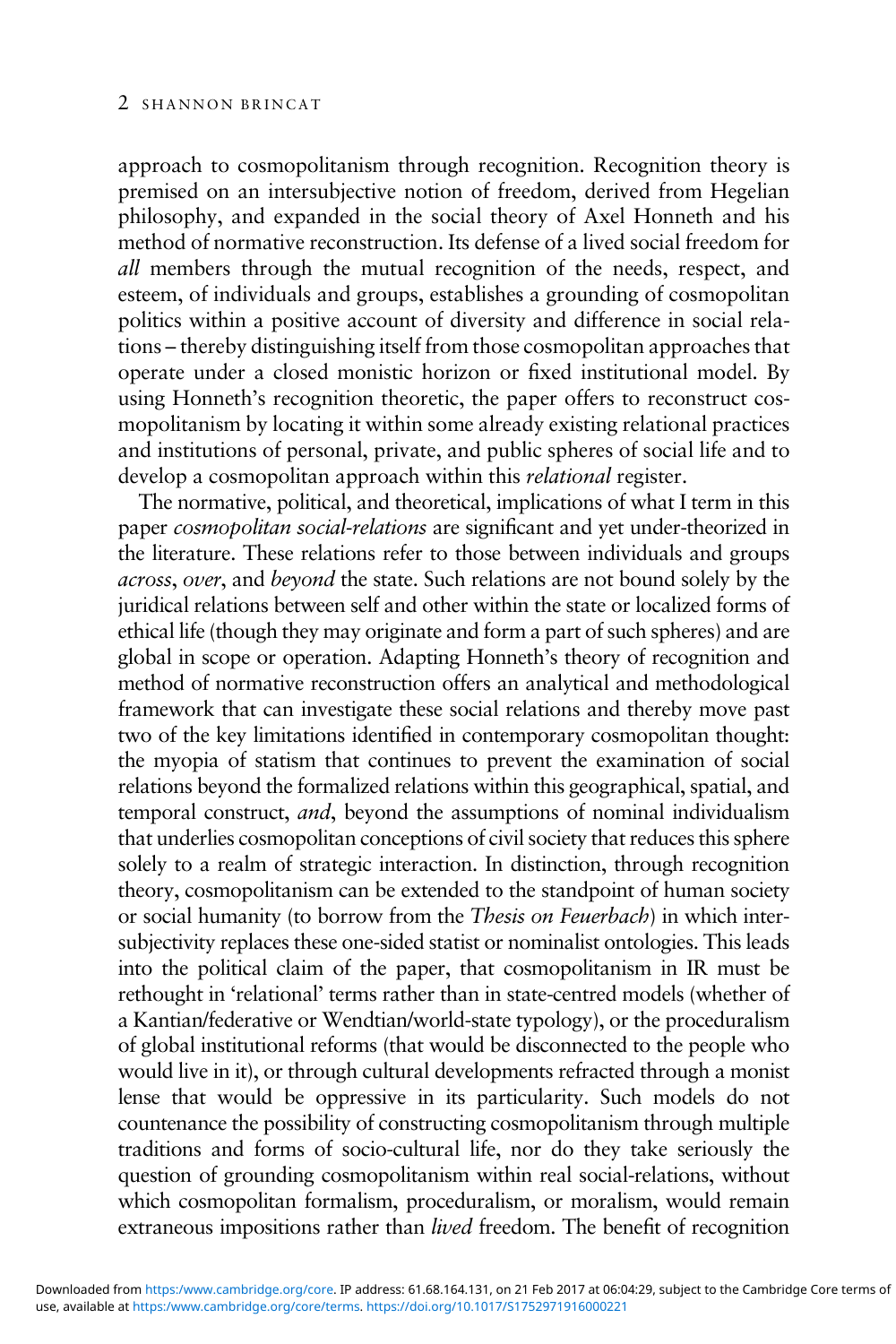theory for cosmopolitanism stems from its unique capacity to meaningfully engage with socio-spatial relations at both local and global levels through which people construct their identity and on which they are reliant for the articulation, recognition, and actualization, of their freedom. The stakes cannot be higher in this debate. For without providing a frame that is grounded in real conditions that allows for a radical diversity in socially lived freedom and that permits open-ended processes for the continual expansion of freedom, cosmopolitanism will remain a dead or oppressive tradition. At the same time, if we abandon cosmopolitanism which, at its most basic conception holds to the promise of ethical human community that actively promotes the freedom of all, then we lose any grasp on the political question of our species: how can we live together and achieve the 'good life' for all?

To establish a groundwork of cosmopolitan recognition, the article proceeds in three sections. The first engages with Honneth's idea of the struggle for recognition for achieving the social conditions necessary for leading a 'good' or 'successful' life, a claim that is foundational for why we should be politically interested in mutual recognition in world politics at all. The second section outlines Honneth's method of normative reconstruction as a means to identify and explore the unique form of social freedom in the cosmopolitan sphere. The final section then deploys this method to examine three processes of recognition in cosmopolitan social relations located in forms of personal relations, in the extension of rights, and forms of solidarity in the global public sphere. The conclusion speculates on the ideal political and legal institutionalization of cosmopolitan recognition.

## Honneth's recognition framework: intersubjectively shared social freedom

Honneth's recognition theory has yet to exert the influence on International Relations (IR) theory than it has in sociology and political science. While there is an emerging literature on recognition processes between states (see Lindemann and Ringmar [2012;](#page-31-0) Duncombe [2015](#page-30-0)), alongside some broader explorations of Hegelian themes of recognition in world politics (Haacke [2005;](#page-30-0) Heins [2005;](#page-30-0) Brincat [2015](#page-29-0); Daase et al. [2015\)](#page-30-0) – not to mention the significant advances in constructivism that developed through Wendt's productive use of recognition ([1999](#page-31-0), 282ff) – there has been little engagement with the recognitive relations between individuals and groups that take place across, over, and beyond, states. An exception has been the Burns and Thompson's [\(2013\)](#page-29-0) excellent volume that engages some of the themes regarding Hegel, Honneth, and global justice but even this does not explore the implications of recognition for cosmopolitan thought. These processes of recognition in cosmopolitan social-relations constitute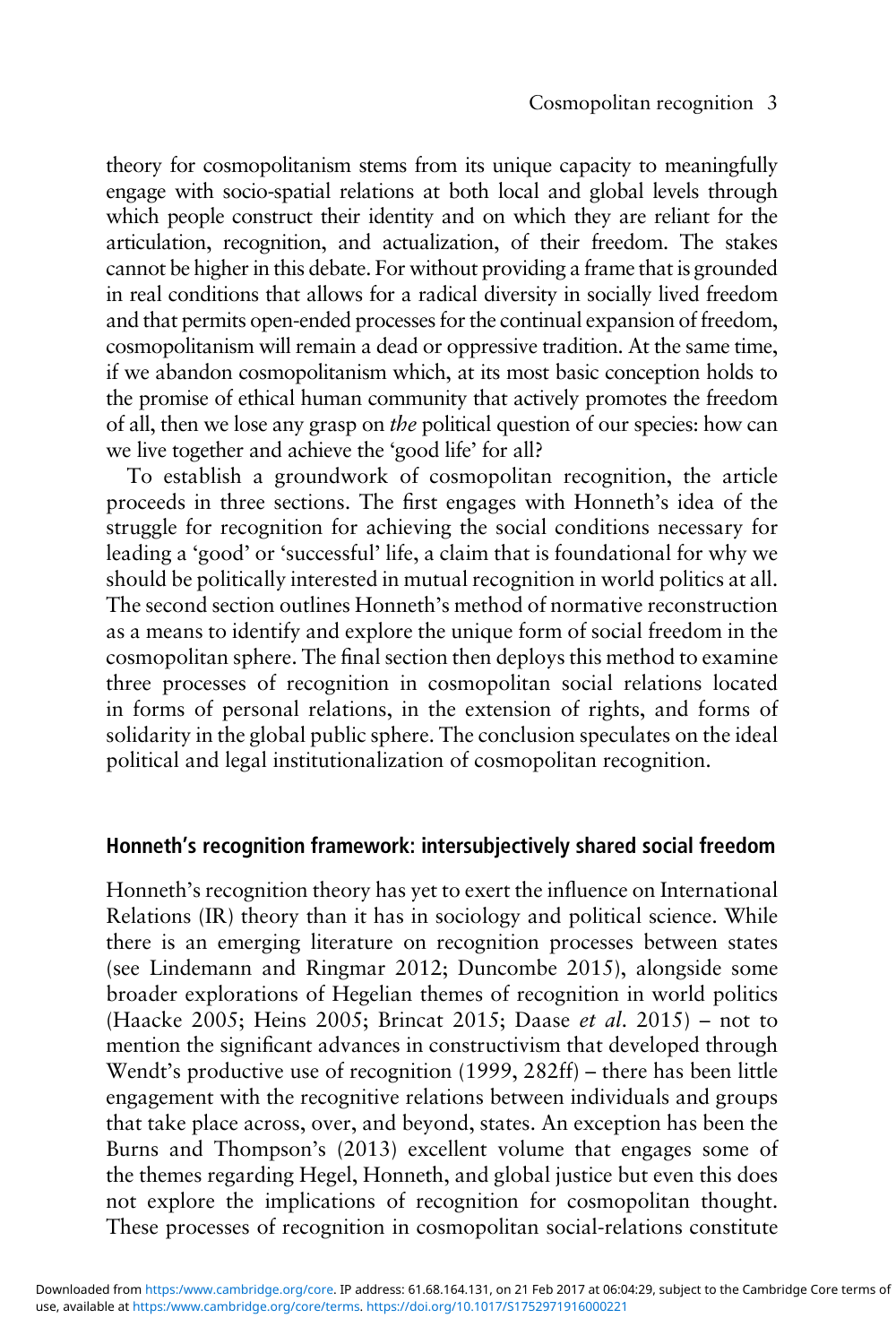#### 4 SHANNON BRINCAT

an entirely unique dimension beyond the local forms of ethical life captured in Honneth's triad of 'love, rights and solidarity', all of which take place within the state (see Honneth [1995](#page-30-0), Ch. 5). Analysis of these cosmopolitan forms of recognition are also absent in other models of recognition (i.e. Taylor [1992](#page-31-0)), and even in critics of recognition such as Markell [\(2003\)](#page-31-0). Despite this lack of engagement, it can be readily assumed that in the conditions of late capitalism this sphere of global interaction bares tremendous impact on individual and group identity. For if recognition were to be cut-off at the local sphere of sittlichkeit, identity would be fettered in a truly oppressive form of isolation: one would be recognized locally but not in the world. Such recognition would be partial, incomplete, one-sided – it requires what Honneth should call a more comprehensive actualization (Honneth [2014](#page-31-0)a, 8–10). For recognition takes place at any point of interaction: it does not stop at the fence-line of one's village nor the border of one's state but can, and does, take place across, over, and beyond them – as has been done throughout the history of human relations, not only between individuals and groups but all the way up to civilizational encounters (see Cox [1995\)](#page-29-0).

Despite these fairly obvious considerations, the vast majority of engagements with recognition (including Honneth's) remain bounded by the state as if this represented the outer limit of human community and bounded all processes of recognition. This is partly explained by the fact that Honneth's account remains located almost solely with Western European historical experiences and the institution of the nation-state, specifically its modern liberal democratic variant. This obvious Eurocentrism and Westernism has been a constant hindrance to the emancipatory project of the Frankfurt School (see Hobson [2007;](#page-30-0) Brincat [2012\)](#page-29-0), for it has meant a myopic gaze on only one source of social structures supportive of emancipation. The argument of this paper offers a corrective by claiming that there are far wider forms of social freedom, nascent though they may be, in the cosmopolitan sphere. To borrow from Honneth's own reasoning, the normative claims within this sphere have 'not yet been redeemed in the historical process' and yet are 'filled with social demands for the realization of institutional promises of freedom' (emphasis added, Honneth [2014](#page-31-0)a, viii). That is, although transnational civil society and the global public sphere exist only in rudimentary forms, their actuality nevertheless presupposes a normative sphere of human relations that possesses their own practices of recognition, and, their own unique social demands for the realization of institutional promises of freedom. Of course, in comparison to the state, these may seem relatively underdeveloped in terms of institutionalization. Yet, such cosmopolitan social relations will become only more and more essential to individual autonomy given the expanded circles of interaction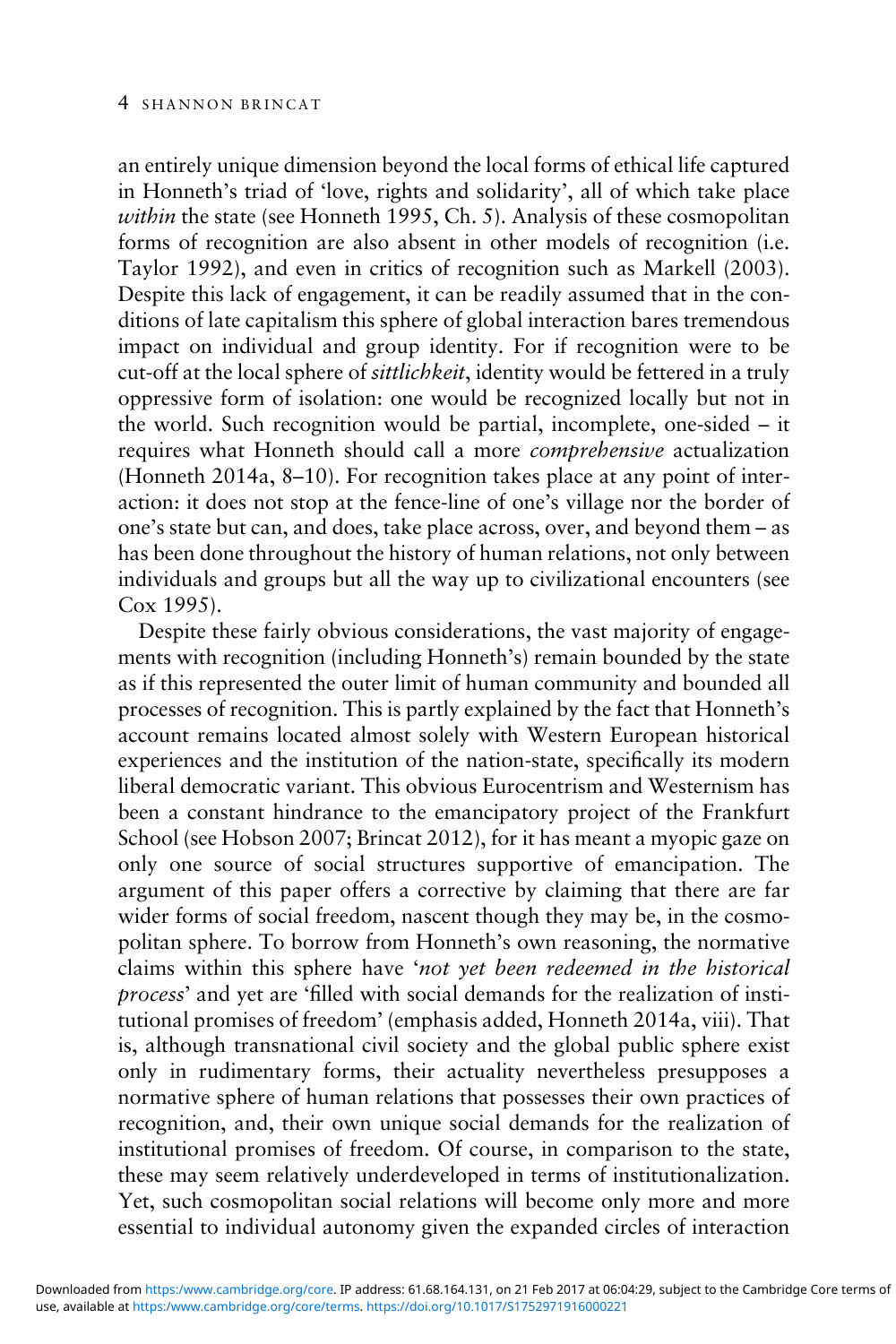partners that is characteristic of late, 'globalized' modernity. If we take 'relations of recognition as being constitutive for all of social reality' it follows that 'we must recognize that any explanation of social processes necessarily invokes prevailing norms and principles' within the totality of social reality (emphasis added, Honneth 2012, ix). Cosmopolitan ethical life is therefore necessarily implied in Honneth's theory of recognition. Such relations in the world already possess (limited) institutionalization through international law, normative political principles, and basic ethical practices – all of which, prima facie, affirm the existence of recognitive processes beyond the state, however, weak they may appear in comparison with local forms. For these reasons, to extend recognition theory to transnational or extrastatal relations of individuals and groups seems to be a logical development of the theory itself. The task then becomes one of locating and exploring the 'norms and principles' that pervade the cosmopolitan sphere, a question taken up in the final section of this paper.

But why should we be interested in recognition at all in IR? The key importance lies in its relational ontology and the different foundation this can bring to understanding cosmopolitan community. Honneth's recognition theory retains the 'ethical core' of critical theory (CT) regarding the idea of a socially effective rationality that could overcome social suffering and the violation of the conditions for a 'good' or 'successful' life for all. It believes the 'pathology of reason' – the distorted social developments endemic to late, global capitalism and liberal modernity – can be remedied practically. In this approach, a negative state of society is determined to the degree by which not *all* members are provided the opportunity (and conditions) for successful self-actualization. Honneth has deployed various ways to express the ethical content of such practices: as something necessary for individuals to meaningfully direct their lives, or, as the requirement for self-actualization under conditions common to all ([2009,](#page-30-0) 22–23). Both of these ideas harken back to Hegel's famous entreatment that we cannot be free alone: that freedom is 'to be with oneself in the other …' (1970, § 24A). Here, freedom is a social achievement. Conversely, any 'deviation' from this ideal of a socially situated freedom of 'leading a successful undistorted life together' is believed 'must lead to a social pathology insofar as subjects are recognisably suffering from a loss of universal, communal ends'. This loss is experienced as suffering because it is only together, through refined intersubjective relations, that the conditions for our own self-actualization – with and through all others – can be secured. The exposition of those circumstances that block or inhibit this process should then have the 'rational force' to convince subjects to overturn such distortive practices to 'create' the necessary 'social practice[s] of cooperation'. For this fundamental reason, Honneth's has sought to revivify the struggle of recognition through which this ideal of mutuality can be better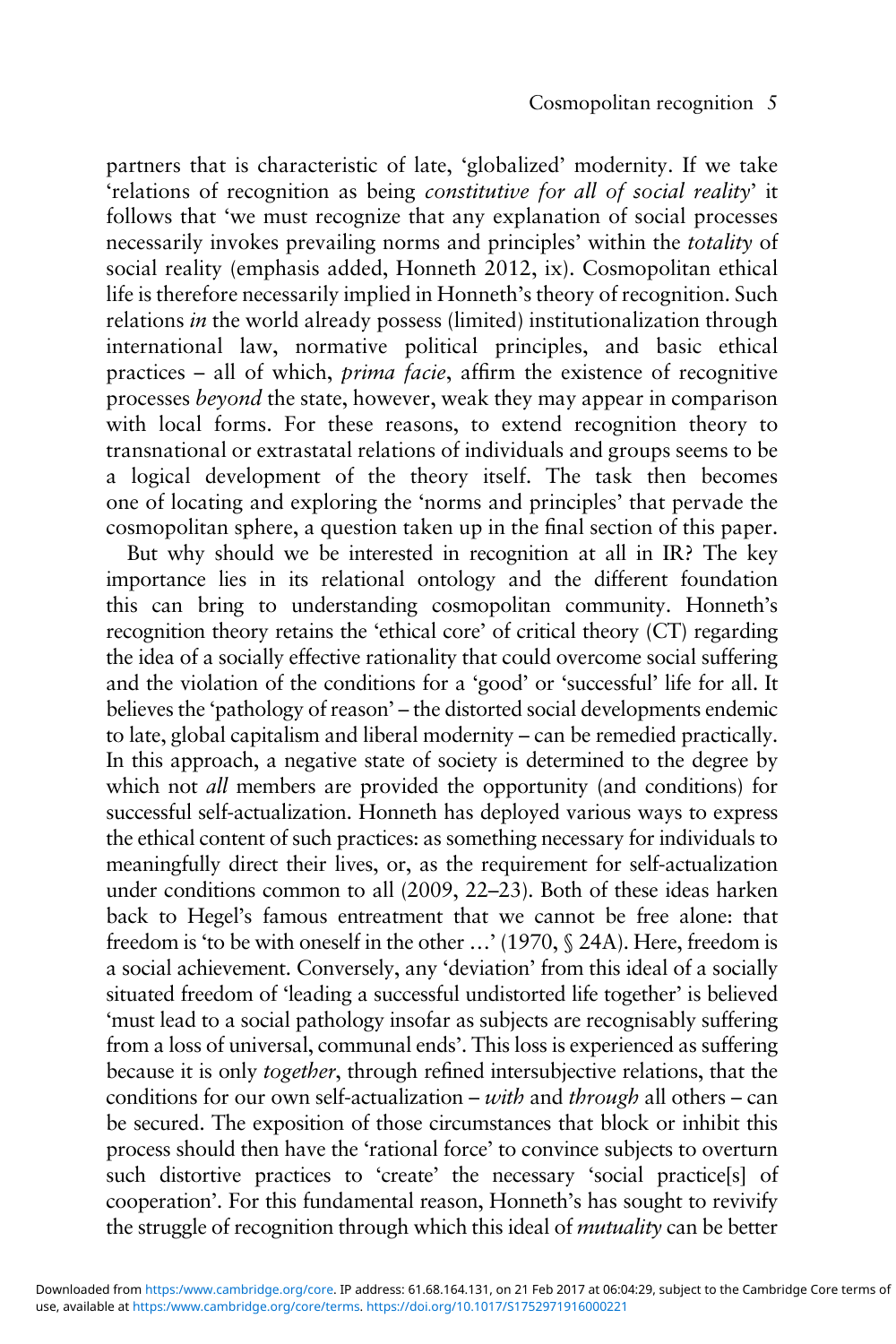established – either through the expansion or extension of recognition processes – through which all social members can relate their freedoms to one another 'cooperatively' ([2009,](#page-30-0) 24–26, 29). Emancipation, then, hinges on securing the social conditions necessary for attaining this positive self-relation with *all* others through processes of mutual recognition.

The question of how to universalize freedom has been perennial one for cosmopolitanism – the fears and indictments of the imperialistic and exclusionary tendencies of cosmopolitanism all stem from this central problem. It is through this question that recognition can enter such debates in IR by providing a positive account of diversity in claims of individual and group freedom. Honneth carefully positions his recognition theory in two ways. First, he anchors his approach in Hegel's account of the struggle for ideal of 'intersubjective understanding' that makes possible the specification of 'politically significant' emancipatory practices through domination-free networks of interactive relations (see Honneth [1991](#page-30-0), Chs 7 and 9; Honneth [1995,](#page-30-0) 97, 106, 115, 117–18, 120, Chs 1 and 5). Second, Honneth situates The Struggle for Recognition in opposition to the philosophical anthropology of Hobbes and Machiavelli whose atomistic ontologies allege egocentricism and competitiveness as intrinsic to humankind. Contesting such ontologies that deem social conflict to be motivated solely by self-preservation, Honneth suggests that social struggles are motivated by moral impulses, specifically, violations of social relations of recognition. The violation of moral expectations for recognition – and the perception of these failures as injustices, disrespect, or denigration<sup>2</sup> – provide Honneth with a model of social struggle towards the establishment of ideal processes of mutual recognition. At the nominal level, it is the individual or group's moral sense of wrongful violation of a moral expectation for recognition that motivates struggles. At the ontological level – and why recognition is deemed to have a universally emancipatory character – is because all humans require recognition as essential for their own stable construction of personal identity and self-actualization, a basic pre-requisite to their freedom. Taylor, in similar manner, calls recognition a 'vital human need' [\(1992,](#page-31-0) 26). Struggles for recognition, then, are a 'central medium' in humankind's process of ethical development towards a 'state of communicatively lived freedom' (Honneth [1995](#page-30-0), 5–10, 13).

Whilst reliant on some of the most highly contested fields in social theory (see esp. Honneth [1995,](#page-30-0) Chs 3 and 4; Honneth [2012a](#page-30-0), 228; Honneth [2014a](#page-31-0), 35),

<sup>&</sup>lt;sup>2</sup> Consistent with the broader German translations, 'to recognize' is to ascribe an individual or group some positive status and, conversely, to 'disrespect' or 'denigrate' includes a broad range of failures to recognize including, but not limited to, humiliation, degradation, insult, disenfranchisement, and physical abuse (see Anderson [1995\)](#page-30-0).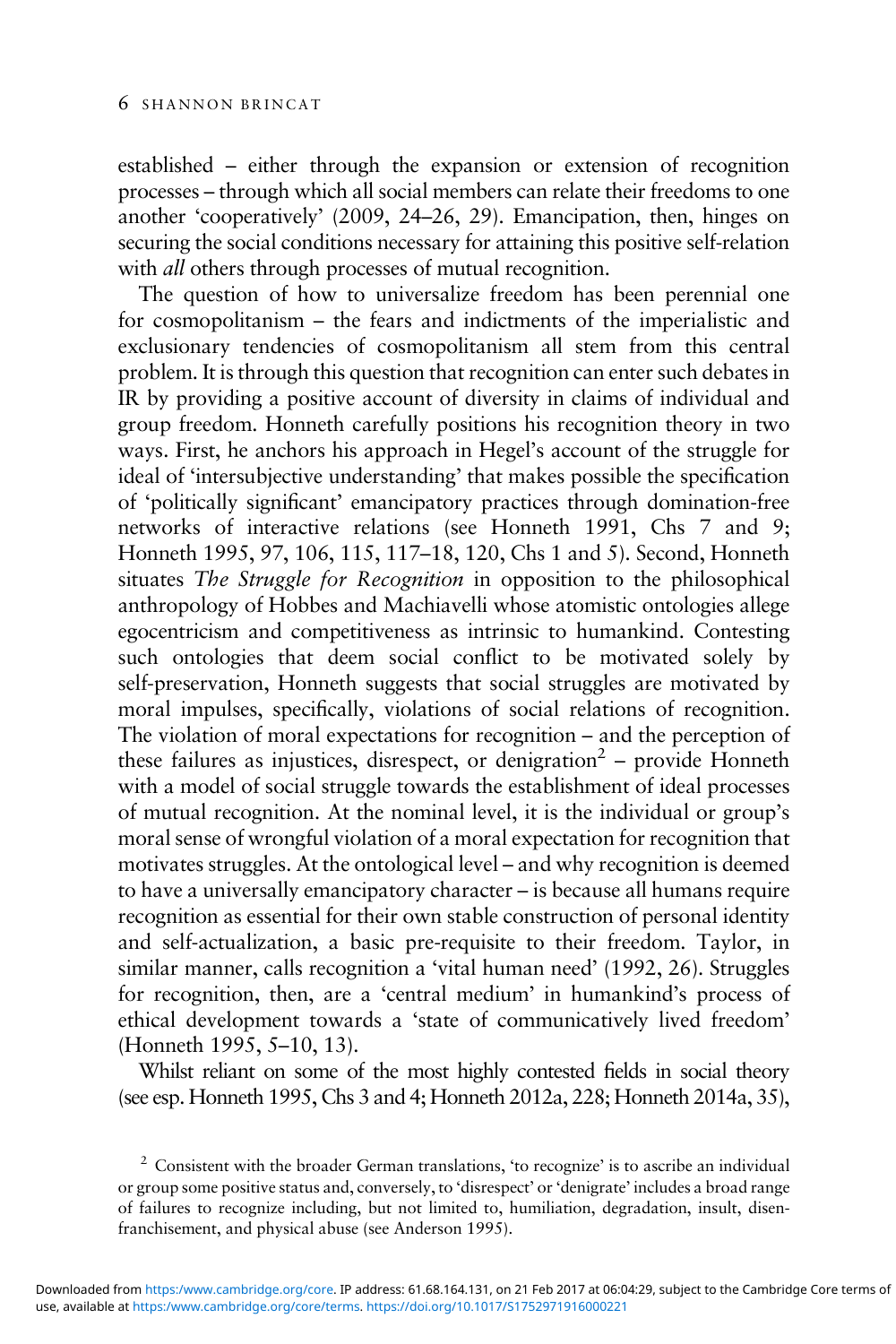Honneth justifies the emancipatory potential underlying recognition matter-of-factly: 'the reason we should be interested in establishing a just social order is that it is only under these conditions that subjects can attain the most undamaged possible self-relation, and thus individual autonomy' [\(2003,](#page-30-0) 259). Moreover, to deflect charges of relativism, Honneth affirms that whilst recognition is universal in its necessity for stable identity formation, the actual practices of recognition are immensely diverse and can be satisfied in any number of ways. For Honneth, there are a 'multiplicity of forms of recognition' varying with the layer of personality to be affirmed. While the need of love, rights, and solidarity forms an 'anthropological constant' the social expectations of recognition can, and will, vary across time and place (see Honneth [2007,](#page-30-0) 351; Honneth [2008](#page-30-0), 130). In other words, recognition is a genus comprising various forms rather than one set social practice. This myriad forms that recognition may take are, however, all 'practical attitudes whose primary intention consists in a particular act of affirming another person or group'. Due to this affirmative character, Honneth regards them as 'unambiguously positive' because 'they permit the addressee to identify with his or her own qualities and thus to achieve a greater degree of autonomy' ([2012](#page-30-0)a, 81). Consequently, self-autonomy is seen as dependent on the social establishment of relations of mutual recognition within three primary relations: love and friendship (related to needs and self-confidence); legally institutionalized rights (related to dignity and respect), and; ethical life (through the esteem of one's unique attributes in society). By experiencing these forms of recognition the individual comes to experience themselves – and all others – as possessing a certain status: as the bearer of needs, as a bearer of responsibility (and agency), and as a bearer of something unique, something of social value. The actualization of self-autonomy is therefore predicated on the intersubjective achievement of self-confidence, self-respect, and self-esteem, through the 'recognition by others whom one also recognizes', that is, mutually (Anderson [1995](#page-30-0), xi). These ideal social conditions are typically expressed as the triad of 'love, rights and solidarity' that, taken together, provide the social context necessary for the 'practical relation-to-self' to emerge (Honneth [1997,](#page-30-0) 234, 237). A disturbance or distortion in this process is marked by domination, not just in communicative relations, but in patterns of recognition also. The ideal of mutual recognition thereby offers a standard of critique of existing social conditions that do not meet the requirements for stable identity formation and self-autonomy. That is, all societies – including international society – can be judged by the degree to which all members are provided the opportunity (and conditions) for successful self-actualization. Moreover, the ideal of mutual recognition provides a reason for social struggles against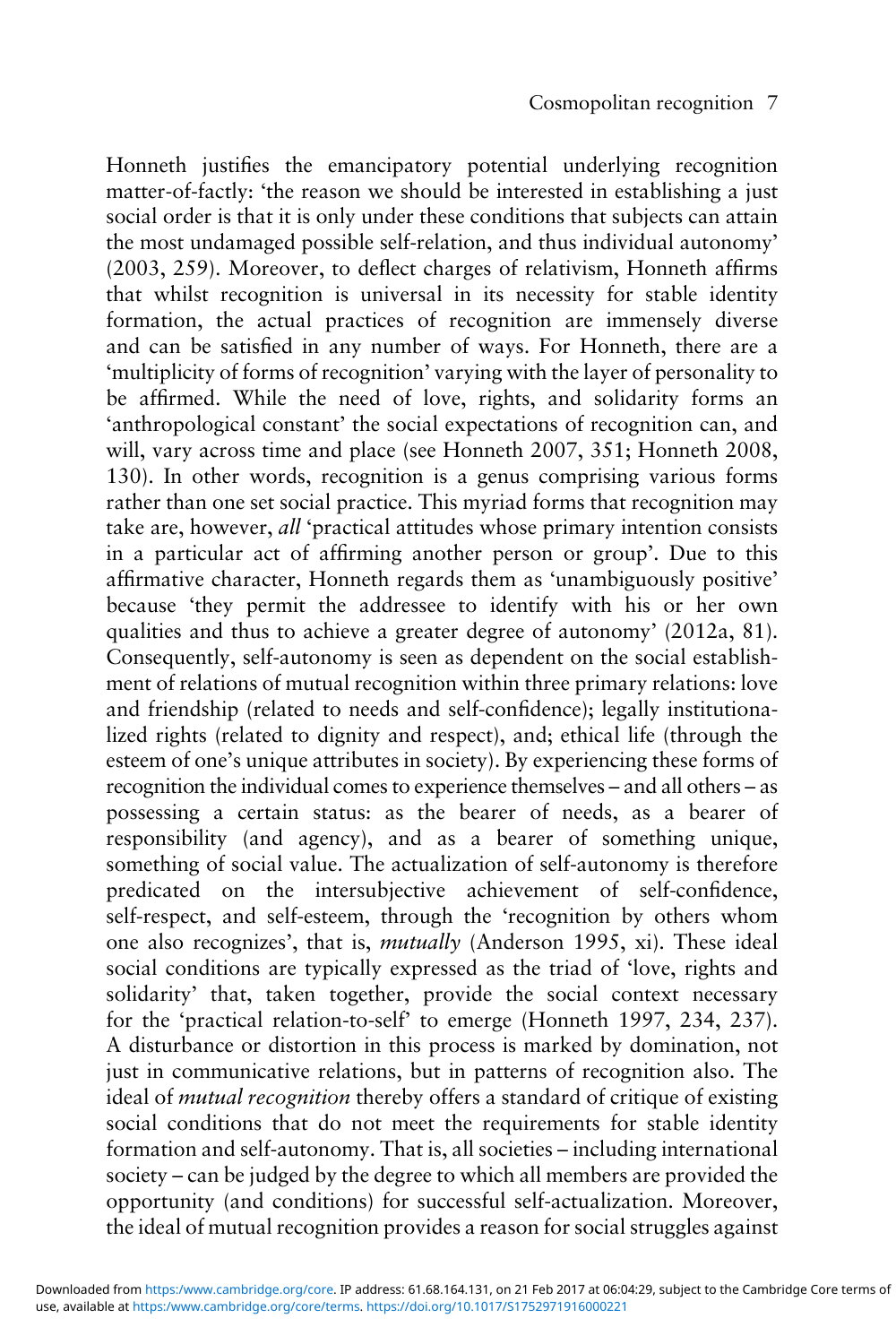existing distorted or limited processes of recognition and thereby a vision – however, contingent – of what, and how, social institutions can and should be augmented, changed, or modified accordingly.

Since its publication in 1995, the central tenants of Honneth's account of struggles for recognition have been well-traversed. But it is only in combination with Honneth's more recent work that we can begin to more fully explicate the stages of identification/autonomy that subjects must pass through with the social conditions necessary for their actualization. For Honneth, to constitute mutual recognition such social practices must ascribe a special type of normative status on individuals and 'co-produce' a specific form of individual relation-to-self [\(2014a](#page-31-0), 105). Society is described as a 'layered arrangement of recognitional relationships' either more, or less, corresponding to the ideal of mutuality (see Honneth [2012a](#page-30-0), 24–26; Honneth [2014a](#page-31-0), 46). The content of these 'layered arrangements' are essential for the simple reason that 'freedom cannot be realized without taking into account the institutional forms that enable its realization' and hence the normative legitimacy of any society is dependent on whether and how it ensures the basic preconditions of individual self-determination (Honneth [2014a](#page-31-0), 41, 16). For Honneth, it is only within institutions marked by 'complementary role obligations' that ensure the recognition of others activities as conditions for one's own aims. Here, personal relations, the market, and the public sphere, form the 'relational institutions' (Parsons) or 'ethical spheres' (Hegel) of potential social freedom. But, the reality or actualization of freedom within these spheres can 'only be given if we encounter each other in mutual recognition and can understand our own actions as a condition for the fulfilment of others' aims'. For it is only under such conditions that 'we can experience the realization of our own intentions as something that is entirely unforced and thus "free" because it is desired or strived for by others within social reality' (Honneth [2014a](#page-31-0), 124). Mutual recognition, in this way, can be seen as the:

reciprocal experience of seeing ourselves confirmed in the desires and aims of the other, because the other's existence represents a condition for fulfilling our own desires and aims. Once both subjects recognize the need to supplement their respective aims, thus seeing their own aims in the other, merely reflexive freedom becomes intersubjective freedom … Subjects must have learned both to articulate their own aims to the other and to understand the other's articulations in order to recognise each other in their dependency on each other (Honneth [2014a](#page-31-0): 44, 45).

So, by examining the personal, private, and pubic spheres for those institutions that ensure 'reciprocal comprehensibility' between interaction partners, society can be judged as 'bundles' of behavioural norms,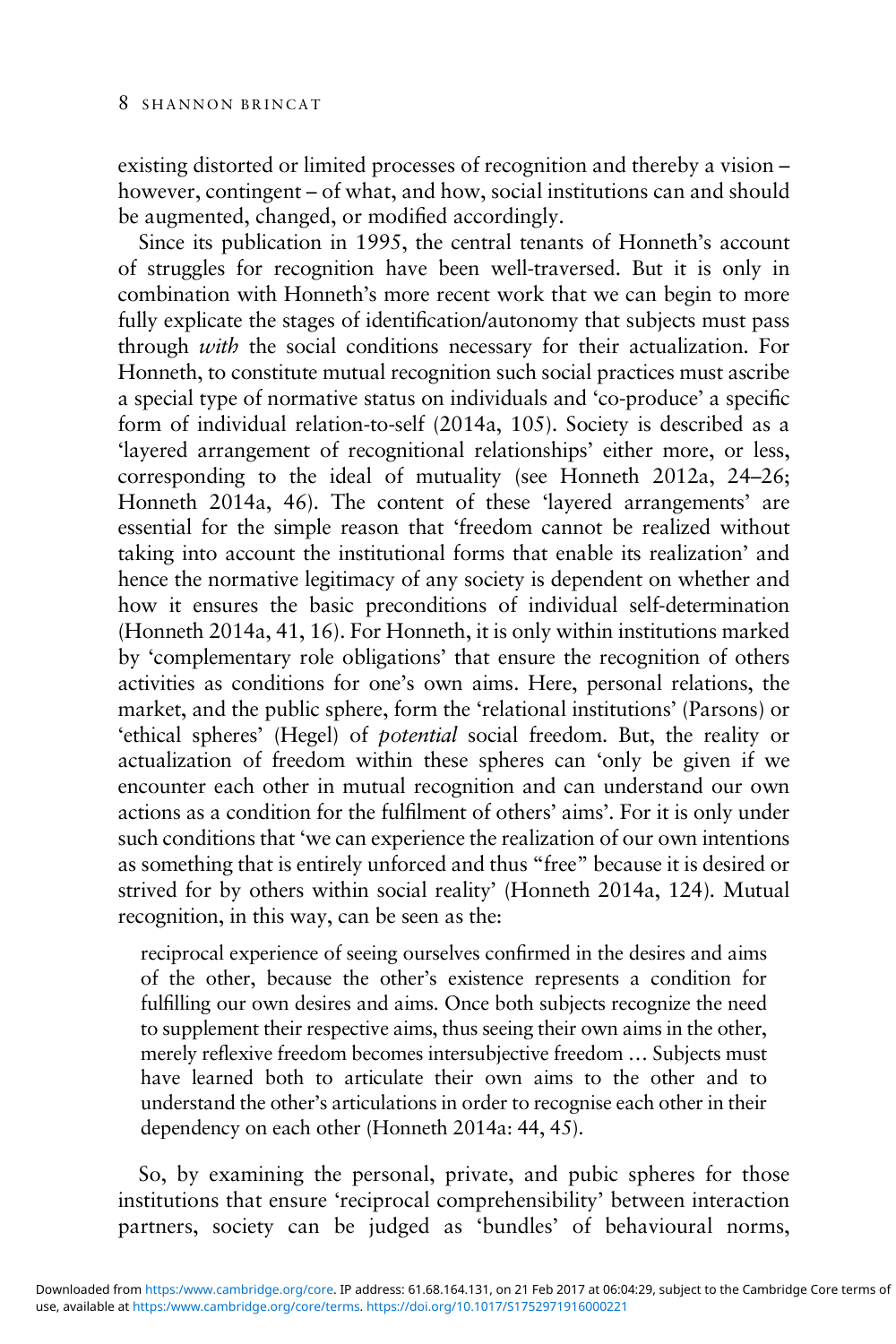expectations, and practices, that socially integrate individual aims. Through these practices established in social institutions (albeit practices that are never fully secure but which must be performed), subjects have an 'upbringing' (Bildung) within reciprocity in which their goals/aims can only be satisfied through complementary acts of others and are appreciated as such. It is a 'closed feedback loop' that constantly invites the realization of complementary and cooperative aims (Honneth [2014](#page-31-0)a, 48, 49), coupled with the potential for struggles for expansion/extension where these practices or institutions are unsatisfactory or incomplete. Because such institutional complexes provide subjects with social conditions that allow the reciprocal realization of freedom, they thereby constitute 'congealed' forms of mutual recognition, 'lasting embodiments of intersubjective freedom' (Honneth [2014a](#page-31-0), 53).

The implications of these core tenants of Honneth's recognition theory for my argument are twofold: that the claim to cosmopolitan recognition stems from the very fact of being human and the need for stable identity formation that corresponds to this cosmopolitan sphere, and, that the existence of such cosmopolitan relations amongst peoples of the world can be reasonably demonstrated. These are not mutually exclusionary tasks: what is required is first to first show that there are presently such recognitive interactions in world politics, and, then examine the relative strength of these patterns for identity formation, judged by their level of reciprocity or institutionalization. The theory does not require that cosmopolitan recognition patterns must manifest in strong interactions nor have reached the ideal of mutuality. For even if they are weak, distorted, or poorly institutionalized, not only demonstrates their existence (however, insufficiently articulated within international society) but, on the premises of the theory itself, would suggest sites of possible future struggles for recognition. As the final section will demonstrate, there are identifiable forms of such cosmopolitan recognition processes in world politics, regardless of how relatively under-developed they may be in comparison to the institutionalization of the state or market.

In many respects, my argument follows Deranty and Renault's [\(2007](#page-30-0), 92) call for the politicization of recognition – or the realization, through politics, of the normative demand for autonomous identity – made within the context of IR. However, there have also been various criticisms of Honneth's theory on this point. Fraser, perhaps most famously, has posited that participation is required for just social relations, something that can only be attained through status, resources, and voice. Here, recognition can only play a limited social role. Honneth has responded, however, by claiming recognition is essential to form integrated social identities and self-actualization, and therefore constitutes something necessarily prior to questions of justice and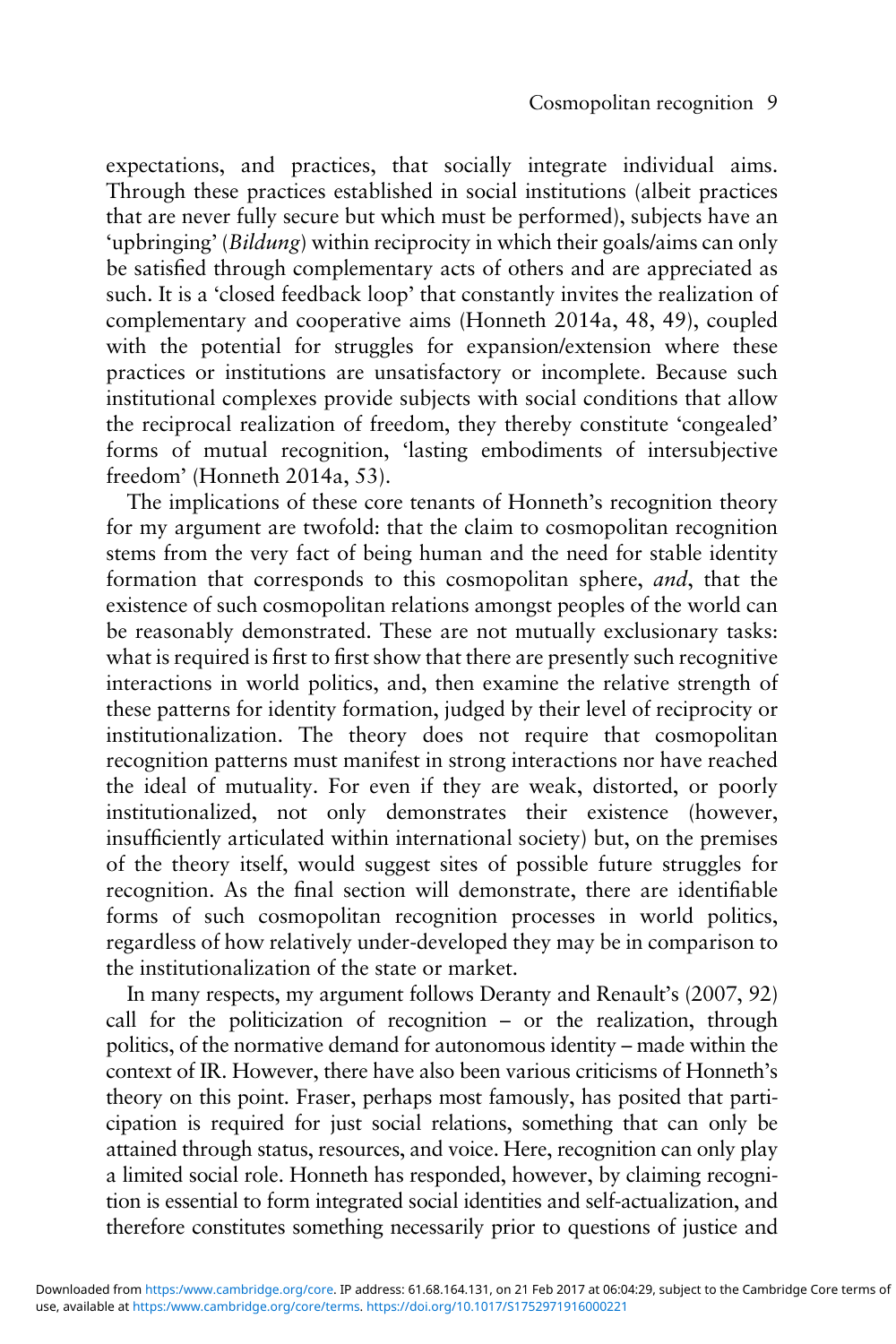distribution (Fraser and Honneth [2003](#page-30-0), Ch. 3). Rancière, in a more recent dialogue with Honneth, has challenged that recognition theory relies on an overly substantial conception of identity. Honneth has countered that recognition provides the possibility for the increasing possibilities for social freedom in which struggles for recognition are ongoing sources for socio-political transformation (Honneth and Rancière [2016\)](#page-31-0). It is not the purpose of this paper to engage all such criticisms of Honneth's framework, or recognition generally, something that would require a separate project. But what is of importance is how Honneth's replies to these various criticisms indicate that if recognition promotes integrated social identities and self-actualization, and, increases possibilities for social freedom, then there is a demonstrable need to explore the implications of recognition in the context of world politics and the possibilities of the social relations in the cosmopolitan sphere – something Honneth [\(2012b\)](#page-30-0) has only begun to examine.

# Normative reconstruction: understanding cosmopolitan forms of recognition

But how can we examine this sphere of cosmopolitan recognition, given that one of the typical detractors of the cosmopolitan tradition is its alleged lack of political actuality – the often heard objection that its 'vision' is simply not the case in today's world? One of the fundamental contributions of Honneth's later work is the method of 'normative reconstruction' that he develops to answer just such a question. Honneth ([2012a](#page-30-0), 60) deduces that as we cannot make appeals to activities external to society without falling to utopianism or moralism, it follows that we must instead draw upon the norms that already constitute rational claims in society. This is consistent with the methods of immanent critique of the Frankfurt School. Rather than drafting some ideal conception of the good, normative reconstruction traces the relations, values, and ideas, that are already embedded in society (Honneth [2014](#page-31-0)a, 59–63). Using this approach, Honneth charts the Das Recht der Freiheit (Right to Freedom) as it has developed historically in social relations and been socially institutionalized – a deliberate extension of Hegel's Philosophy of Right that reconstructed 'rational institutions' defined as those social institutions that guarantee freedom ([2014](#page-31-0)a, 1).

Normative reconstruction does not merely reinforce what is already embodied in ethical life but is intended to 'correct and transform' such practices dialectically by anticipating 'other paths of development' that have not yet been exhausted. That is, it seeks out the 'potential for fostering practices in which universal values can be realized in a superior, i.e. a more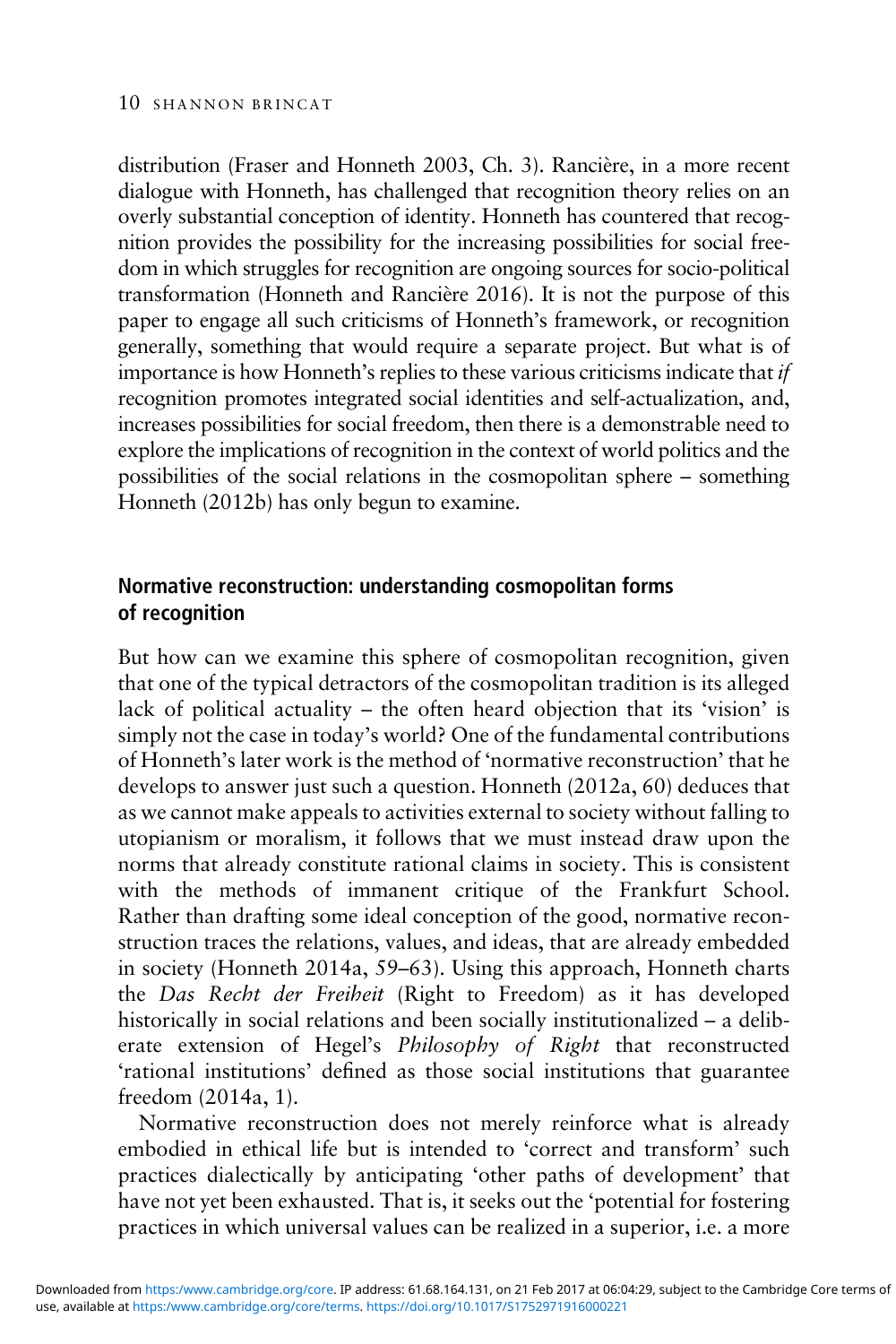comprehensive and suitable fashion'. Expressed alternatively, it seeks out 'the neglected potential of already existing institutions'. The method becomes a procedure for criticizing social reality by exposing the gap between values and their actualization (Honneth [2014a](#page-31-0), 8–10). So the purpose is not just reconstruction but the critique of the structural normativity of social institutions in order to grasp the various social forms in which freedom manifests itself, to thereby unveil the social defects and pathologies, the missed opportunities and possibilities, of human freedom within social reality. Normative reconstruction is prefigurative but socially grounded, seeking to build upon (or make consistent) the normative principles of society and their normative practice. In short, it aims to hold society to account for its promises of freedom. Whilst a seemingly boundless task given the number and complexity of social norms, the method focusses only on those institutions that are 'indispensable for social reproduction' as determined by the respective *function* they fulfil for the actualization of social freedom (Honneth [2014](#page-31-0)a, 6). This allows the method to systematically examine the forces of social integration that guarantee social freedom, defined as those institutions marked by 'complementary role obligations' that ensure the recognition of others' activities as conditions for one's own aims through 'unforced reciprocity' (Honneth [2014a](#page-31-0), 55, 56).

The method pursues the systematic examination of what forces of social integration exist within each constitutive spheres of human freedom at a given time, that is, in primary relations, civil society, and public-life. Analysis traces how these spheres have historically developed to institutionally embody a 'particular aspect' of individual freedom, which can then be judged by the 'degree to which the understanding of freedom institutionalized within them has already been socially attained' (Honneth [2014a](#page-31-0), viii). It is here that Honneth admits a crucial part of this method through which cosmopolitan social relations can be reconstructed and their function of social freedom understood. He does this in two ways. First, Honneth states that '[n]ormative reconstruction must be directed towards the entire spectrum of reciprocal social relationships if we are to truly disclose all the conditions under which subjects achieve autonomy' (emphasis added, [2012](#page-30-0)a, 49). Second, Honneth focusses only on those social relations that guarantee social freedom, those that ensure the recognition of others activities as conditions for one's own aims [\(2014a](#page-31-0), 55, 56). The former implies that we must look to all such social relations through which subjects achieve social autonomy, including those in the cosmopolitan sphere, however, weakly these may be institutionalized. The latter holds that we should then focus on those types of relations that possess reciprocal role obligations purposed towards social activities that ensure the recognition between interactive partners. Honneth focuses his attention on those institutions considered reproductive for social freedom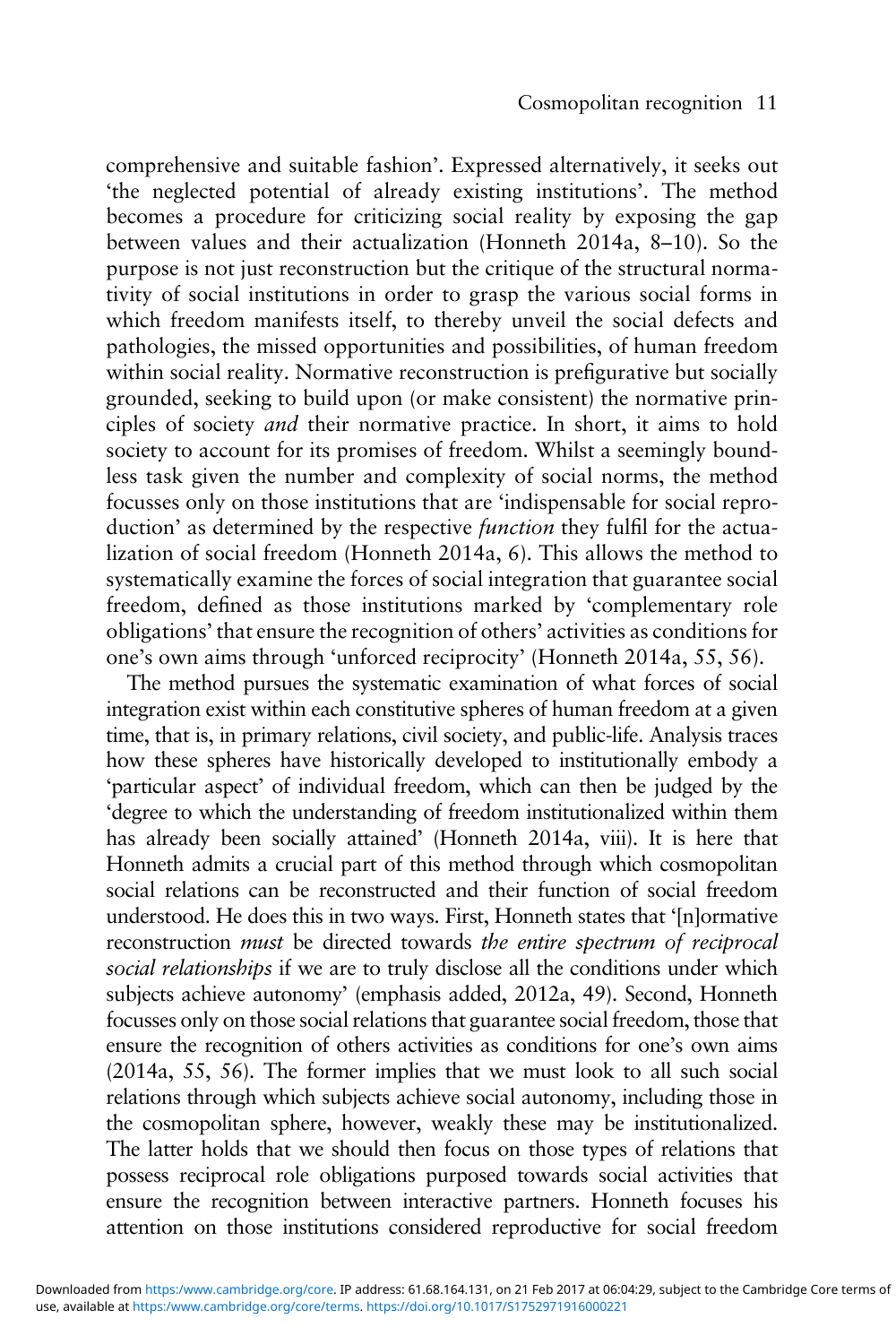within the state (primary, social, and public spheres). However, on this basis, we would be equally justified in pursuing a fourth dimension of cosmopolitan recognition: a form of recognition charted through the sequence of developments in the spheres of freedom that must be achieved in order to establish 'stable institutions' and 'habitual attitudes' towards mutual recognition in world politics. Put simply, if normative progress is traceable through greater degrees of individualization and social inclusion in practices of recognition, as Honneth claims, then the cosmopolitan sphere forms a crucial dimension for the necessary expansion and extension of recognition in the world [\(2014b,](#page-31-0) 563).

Honneth has recently grappled with some of the questions arising from the turn to recognition in world politics. Focussing on recognition between states, he has suggested the possibility of reducing conflicts and improving peaceful cooperation through 'sustained efforts at conveying respect and esteem for the collective identities of other countries' (Honneth [1997,](#page-30-0) 33–35). Yet, he has deliberately eschewed engaging with questions of cosmopolitan socialrelations and their connection to the triad of 'love, rights and solidarity'. In fact, Honneth openly doubts whether differentiating between various modes of recognition at the highly aggregated level of entire populations, such as states, is appropriate. For him, judging whether such populations are struggling for 'signs of goodwill, legal equality, or esteem in the eyes of the other side' is almost impossible given that populations are far too heterogenous and individual members' motives too diffuse to be sufficiently integrated (Honneth [2012b,](#page-30-0) 33). Yet, as Ringmar [\(2012](#page-31-0), 7) has countered, while this may be true as a matter of empirical investigation, it has no bearing on analytical distinction. The heterogeneity of state populations may preclude any simple 'up-scaling' of individual psychological and group sociological processes of recognition to state populations, but it is not prohibitive of studies, like my own, that seek to analyse cosmopolitan social-relations between individuals, groups, and peoples across states because such differentiation remains possible even at this scale – albeit with considerable research challenges. In fact, by examining the level of cosmopolitan social-relations through the recognition framework and the method of normative reconstruction, such practices cease to remain abstract and nebulous and can be differentiated through any number of empirical processes/phenomena of interaction/s observable in the cosmopolitan sphere. In a recent reply to sympathetic critiques of his account of recognition in IR, Honneth has noted that some aspects recognition in this dimension have not yet received sufficient attention (i.e. colonialism) and expressed support for the importance of transnational solidarities as a crucial element of recognition in IR ([2014b](#page-31-0), 564, 65). Moreover, as Honneth has called the domain of recognition in IR as a 'moral substrate' indicates that it does form part of the totality of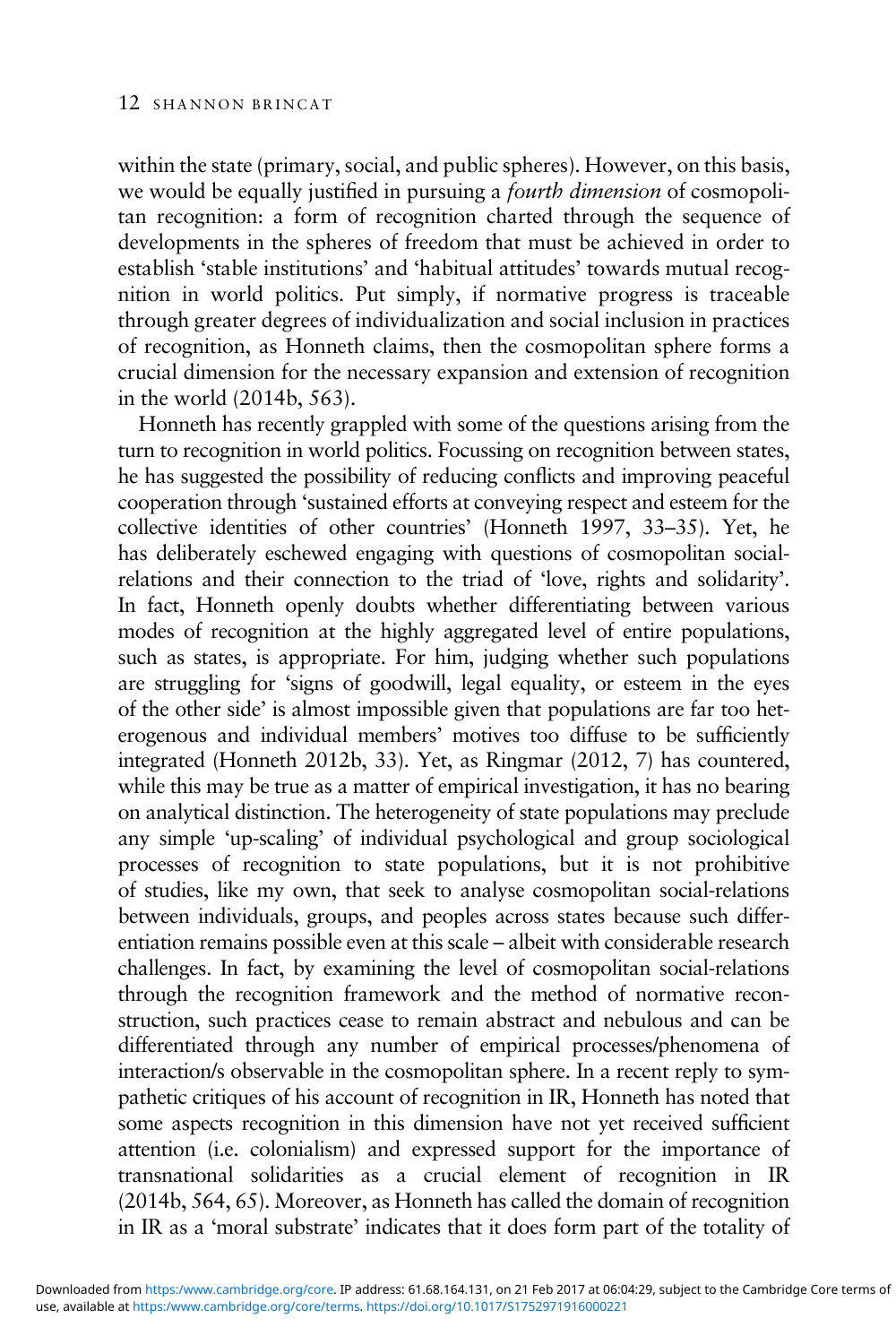such recognition processes in social life, something that hints at a 'supra' cosmopolitan dimension that corresponds to the individual situatedness in the world ([2012b,](#page-30-0) 25). Under the pressures of increased global interactions stable practices of recognition are essential not only to ensure basic (non-violent) encounters with others but also to ensure the far more arduous task of ensuring sufficient processes for the fulfilment of autonomy than what is possible within the local sphere alone. As we shall see in the next section, elements of recognition in this cosmopolitan sphere are already present, however, much they lack sufficient institutionalization and comprehensiveness.

## Recognition and cosmopolitan social-relations: three vignettes

We have seen that the normative ideal of recognition promotes integrated social identities and self-actualization, and, increases possibilities for social freedom. Honneth has been concerned with uncovering these processes in personal, private, and public spheres, within the state. But do they also exist in the cosmopolitan sphere? The task of this final section is to identify the existence of such processes within cosmopolitan social relations and assess their relative strength (i.e. demonstrating the level of freedom socially institutionalized and the level of reciprocity within such practices between interaction partners). Borrowing from the framework of The Struggle for Recognition, this section examines some examples of cosmopolitan practices of recognition related to neediness and self-confidence; respect and dignity; and forms of self-esteem. At the same time, following the method of normative reconstruction from Honneth's Freedom's Right, it discusses the institutionalization of these practices of recognition in the cosmopolitan sphere that would qualify them as 'mutually complementary role obligations' that ensure the recognition of others activities as conditions for one's own aims (Honneth [2014](#page-31-0)a, 127), or expressed in another way, the degree or comprehensiveness to which they permit the addressee to identify with his/ her own qualities and thus achieve a greater degree of autonomy (Honneth [2014](#page-31-0)a, 81). I outline three dimensions to this 'moral substrate' of cosmopolitan recognition that map neatly onto Honneth's framework and which indicate the normative horizon that 'patterns' recognition in world politics. The three examples include (i) the enhancement of personal freedom through expanded forms of interaction in personal relations of love and care; (ii) the legal recognition of moral personhood under the universal human rights (HR) regime in transnational civil society, and; (iii) international social movements and forms of deliberative institutions in the global public sphere. It should be noted that while presented as separate, each sphere overlaps, so that the struggles and institutions, and, the misdevelopments and pathologies in each sphere, affect the others. Moreover, for reasons of length, only one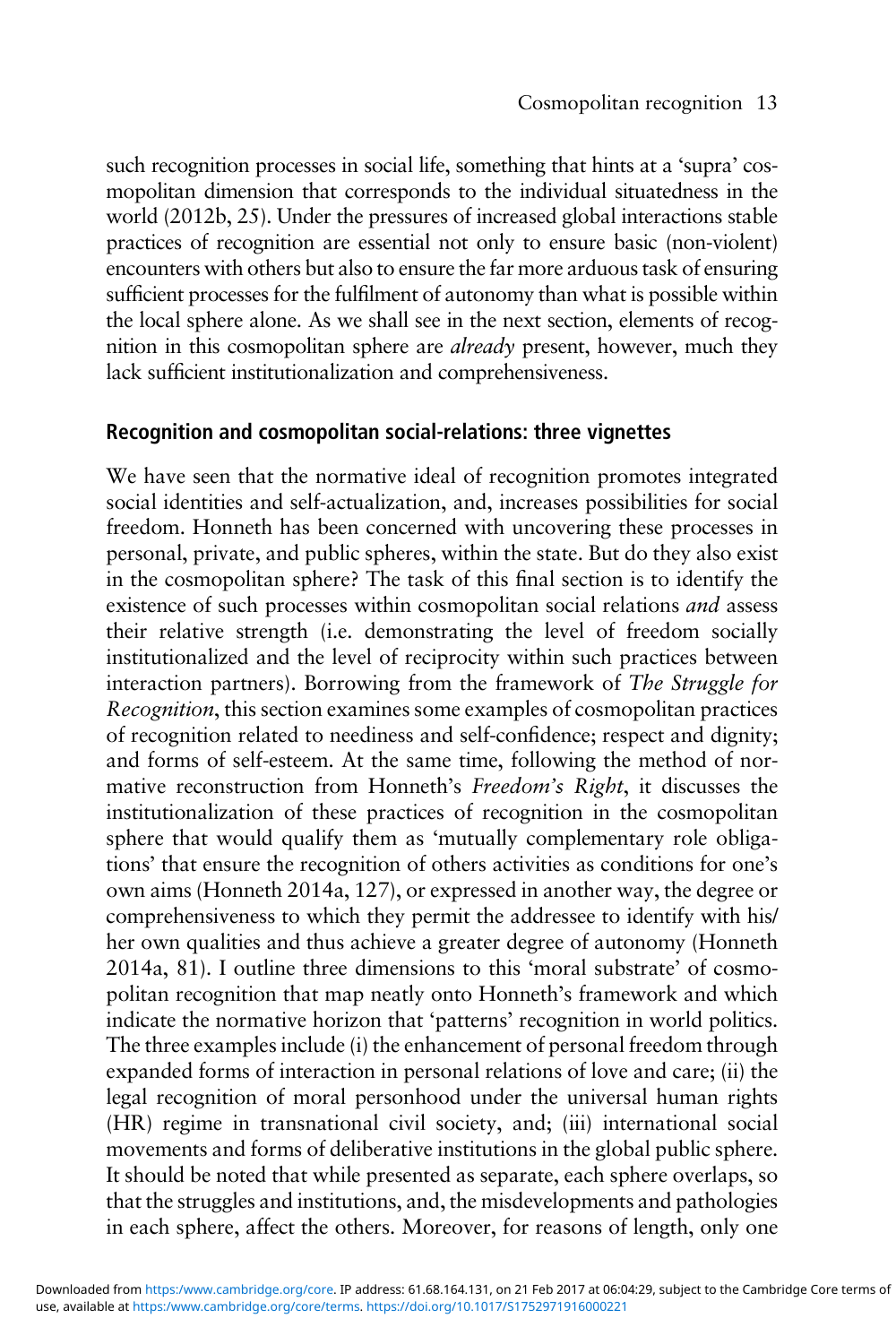example is given in each vignette and are intended to spur further research, rather than to be taken as covering-the-field. That is, the list is indicative, with the vignettes chosen as illustrations of cosmopolitan recognition rather than being exhaustive of all such practices.

# Love, self-confidence, and personal relations

In personal relations – such as friendship, family, and physical relations – subjects gain emotional experience of others as a condition for their own selfrealization on the basis of need and affection. Such relations are foundational as they embody a form of relation in which the 'inner nature' of the individual 'is set free by mutual confirmation'; they involve forms of interaction 'whose reciprocal fulfillment allows us to experience the intersubjective realization of our respective individuality'. It is this experience of 'reciprocal fulfillment' that allows the basic intersubjective realization of one's respective individuality in, and through, the other (Honneth [2014a](#page-31-0), 132–34). From his earliest writings in System of Ethical Life to the Philosophy of Right, Hegel consistently referred to love as an ideal external relation in which the individual attains self-awareness only by regarding 'the other as other' (Honneth [2014](#page-31-0)a, 43, 44, citing Hegel [1991](#page-30-0), § 7, 42). Such affirmation through affective relations are limited, however, for in comparison with legal rights that obligate all social members to treat others according to equal claims, love cannot be generalized beyond a small circle (Honneth [1995,](#page-30-0) 49, 107, 156–59). This lack of generalizability may make it appear that cosmopolitan social-relations can only be loosely tied to this primary circle of love, given that the innocuous and the seemingly non-political nature of interpersonal relations, whilst of considerable importance to the individuals involved, seem to bare little impact on world politics. Yet, love and friendship facilitate the development of fundamental relation-to-self (i.e. the expression of one's needs and desires without fear of abandonment) and are therefore a precondition for the development of all other forms of self-respect. As such, the sphere of love is of acute social significance for individuals to feel their natural neediness is institutionally protected in a specific form of mutual recognition forming elementary self-confidence (Honneth [2014](#page-31-0)a, 154). Its primary basis represents a 'kind of school' for the 'structural developments within the human psyche' necessary for modes of comportment in private and public life (Honneth [2012a](#page-30-0), ix–x). As Honneth affirms, whilst personal relations may have considerably less'institutional anchoring' than the private and public, changes in the institutionalization of personal relations 'are just as socially significant as those in economy or society' [\(2014](#page-31-0)a, 134).

Personal relations are reliant on intimacy, privacy, and reduction of constraints on the personal relations we may choose. That is, the experience of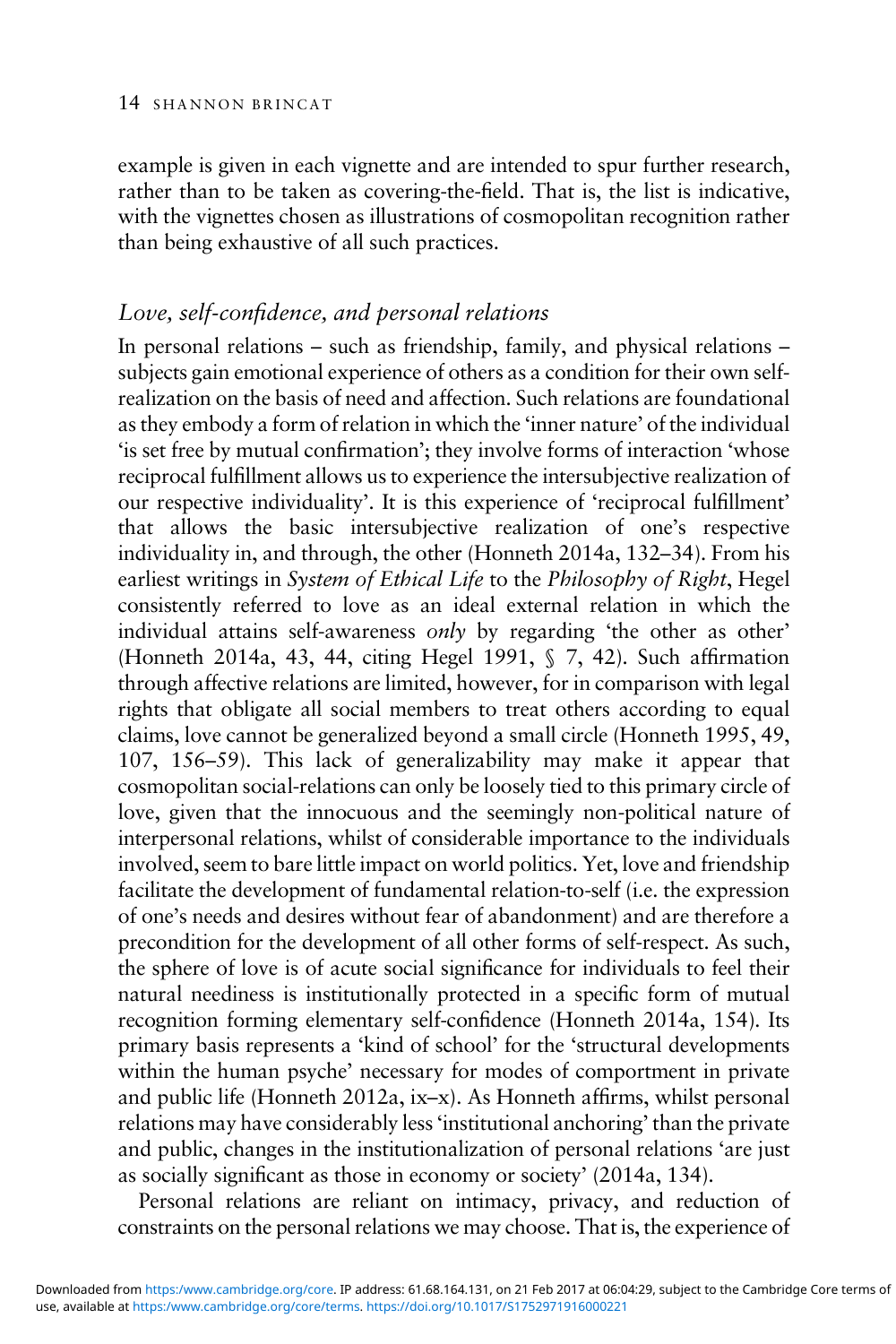reciprocal recognition in individual freedom can only be achieved through the 'aid' or support of permissive social institutions that give space, legitimacy, and respect to such personal relations through which subjects can begin to relate to each other reciprocally and thus actualize certain aspects of their autonomy (Honneth [2014](#page-31-0)a, 45, 46). The question then centres on the presence of supportive infrastructure in the cosmopolitan sphere for friendship, intimate relationships, and families, without which the autonomous aims of subjects could not be fully secured or integrated. Developments around marriage is the obvious example and in the cosmopolitan sphere we find evidence of legal opportunities to secure such relations across state borders (Visas and migration), and we can trace similar historical developments such as the declassing and deracializing of friendships and intimate relations across state borders. In part, the freeing of such relations corresponds to Kant's cosmopolitan right of hospitality [\(2005](#page-31-0), Third Definitive Article, 105ff) that whilst ostensibly restricted to the right of movement/visitation and non-refoulment, by invoking some sense of a responsibility of the community to which the 'other' has presented, performs the social function of creating space – and thus extending the possibility – for personal relations to emerge and flourish in the cosmopolitan sphere. Moreover, basic relations of love are essential for acknowledging the neediness of others in the international community and are therefore foundational to forms of solidarity for the suffering of others linked to humanitarian assistance, aid, and development. Indeed, if love is concerned with reflections of neediness between self and other, then empathy and emotional engagement cannot be excluded from cosmopolitan recognition process but are intimately bound to them. A lack of empathy, especially indifference to human suffering in cases of natural and humanitarian crises, will be felt as disrespect by those people affected – we can think here of the continued indignation of the Rwandan people against the Western passivity in 1994, or in contrast, the solidarity that emerged in response to the 'Boxing Day' Tsunami coloured by colonial representations and 'pity' (see Hutchinson [2014](#page-31-0)). Here, it is the relational aspect of empathy and emotional engagement in cosmopolitan forms of recognition that are revealed as essential to the development and performance of other forms of recognition, both rights and solidarity. Indeed, these more expansive forms of recognition are largely dependent on the prior establishment of conditions in which such personal feelings for the other can emerge.

Arguably one of the strongest examples of emergent practices of recognition supportive of personal relations in the cosmopolitan sphere is found in the struggles for liberation and rights of the lesbian, gay, bisexual, transgender, queer, intersex (LGBTOI) community across the globe. In part, this overlaps with struggles for legal recognition of moral personhood under the universal HR regime (and would seem best accounted strictly under 'rights' discussed in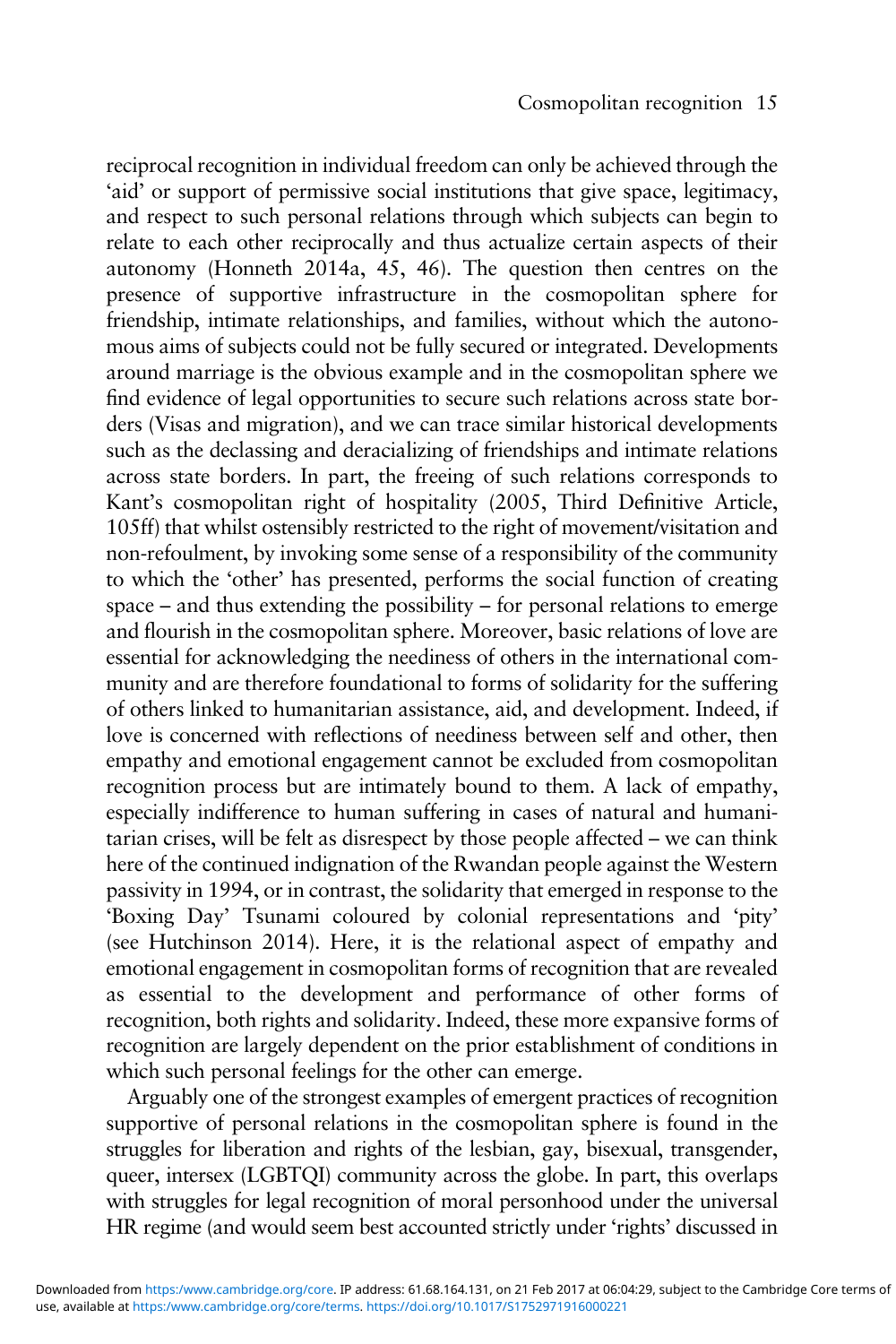the next section). Yet, such a move would lose sight of the real lived forms of social freedom through personal relations that such rights are intended to allow the space for. For the LGBTQI community can only experience such personal freedom and overcome non-discrimination if they can sustain the personal relationships they wish.3 Regardless of classification, even in those polities that have tolerant laws for LGBTQI relationships, individuals are disadvantaged by lack of legal opportunities related to economic partnerships (tax and economic security) and familial rights related to adoption, amongst other inequalities. The ongoing denial of marriage rights constitutes an injustice by denying the benefits of heterosexual family system (what Honneth, perhaps over-romanticizes as 'the community for life', that helps support the formation of an individuals neediness) to such couples; and the repression of such relations of intimacy prevents the actualization of autonomy through bonds of 'mutual affection' (Honneth [2014a](#page-31-0), 171, 167). The denial of such basic needs has clear infractions on individual autonomy the world over – personal freedom, quite simply, is repressed by others. It is not just that the LGBTQI community lacks access to the family system (nor should it be reduced to this formal claim alone that would be incomplete) but also that the social freedoms that emanate from this institution are constructed on normatively heterosexual terms that limit the expression of personal freedom in dominant social institutions. Some activists view the gay marriage movement as pursuing a distinct form of misrecognition, insofar as it seeks to assimilate 'queer' forms of sexuality to a heteronormative standard. Here, recognition is not genuinely mutual but bound to a dominant normativity. Access to marriage 'equality' is therefore only partial liberation, requiring a fuller expression that could ensure the freedom of personal relations beyond this dominant framework. Such claims for recognition can never be reduced to the dominant standard even though they may seek entry to it but, consistent with normative critique, the analyst must pursue ways in which these claims can be exceeded beyond their institutionalization. That is, further struggles of the LGBTQI for independent demands of their particularities beyond the 'majority culture' (Honneth [2014a](#page-31-0), 289) can be expected.<sup>4</sup>

<sup>3</sup> A point of clarification is here required, as it may seem that this discussion should appear in the second vignette related to 'rights'. However, rights, amongst other things, are a space for which personal freedoms can operate. Such legal guarantees enable social freedom but which are largely dependent on what Honneth calls 'non-legal relations or feelings of commitment to pre-legal norms' – that is, they are reliant on the social interaction (relations) of 'non-legally cooperating subjects' (see Honneth [2014](#page-31-0), 86). All sphere are inextricably linked. In this case, intimate relations cannot be divorced from respect of those relations, which in turn cannot be reduced to mere legal notion of respect of equality, but of the pre-legal recognition of the worth of the relation to be attained.

<sup>4</sup> Arguably, Honneth's ([2014](#page-31-0): 150) optimistic assertion that in the long term that justifying exclusion from equal marriage will 'dry up' leaving two options, to either abolish marriage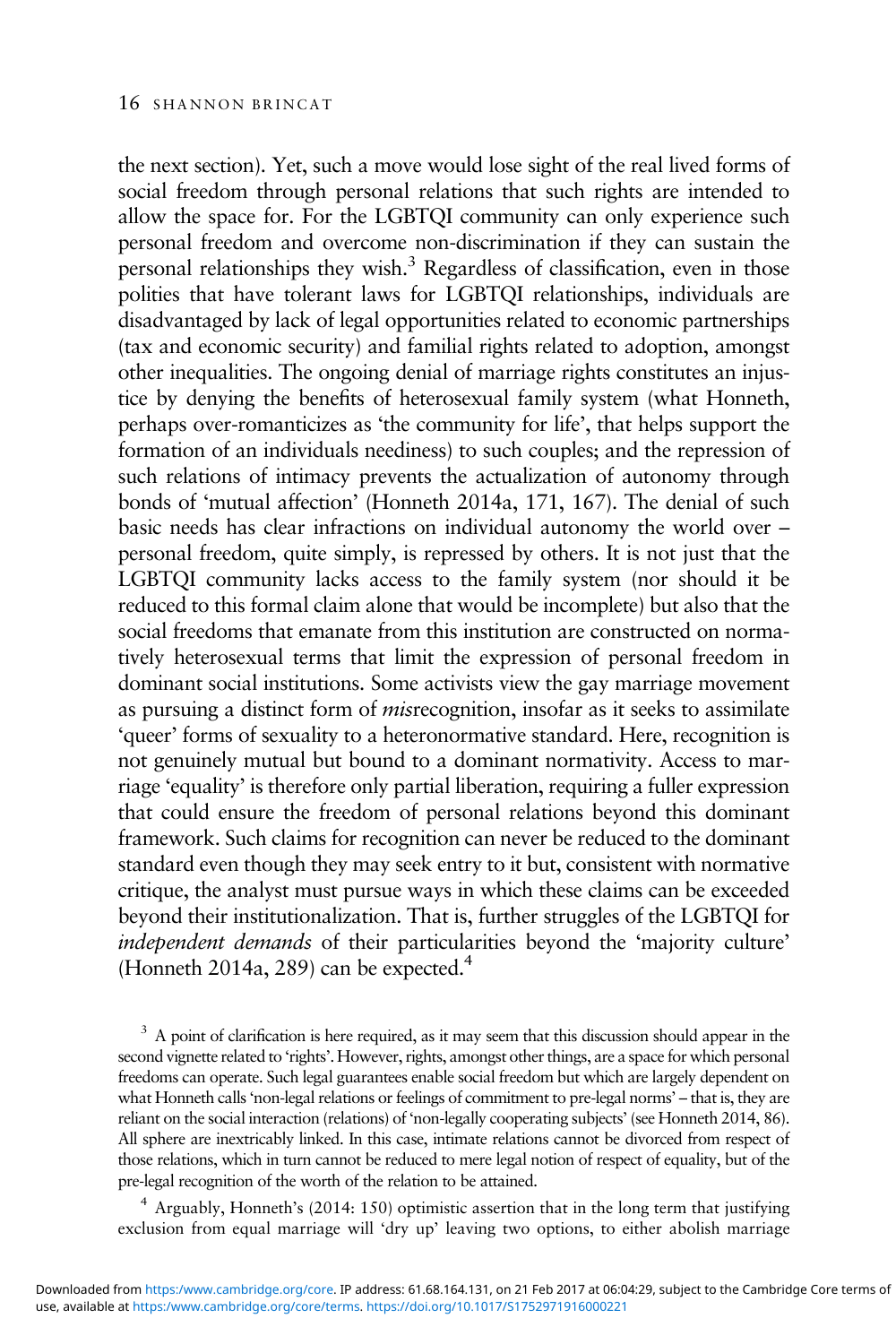Part of the articulation of these independent demands beyond majority culture is observable in how such struggles have taken on cosmopolitan character, seeking to extend personal freedom and expand the notion of 'right'. That is, the 'double movement of globalization' in terms of LGBTQI rights has expanded the claims to HR as a criterion of validity across all states *and* furthered such claims as related to identity. The Declaration of Montreal (2006) and Yogyakarta Principles (2007) are viewed as products of the successful intensification of struggles for LGBTQI sexual orientation and gender identity as an application of HR, thus signalling the overturning of previous conceptions of the 'human' in which such individuals were absent (see Butler [2004,](#page-29-0) 17–39). Moreover, transnational activism in this area constitutes a unique form of social struggle, one that has been having demonstrable impact across the globe. Here, new alliances and linkages within transnational networks are helping push forward the actualization of personal relations essential to identity and autonomy that in many respects cannot be satisfied comprehensively within many local contexts. Such struggles require the cultural translation of universal LGBTQI rights into the public discourse of domestic polities by presenting LGBTQI demands as universal demands (see Birdal [2015\)](#page-29-0). Consider the European example in which gay rights are being claimed in two supranational institutions, the European Union (EU) and the Council of Europe. Whilst activities range from official lobbying (through advocacy associations, some of whom have official status in European structures, i.e. the ILGA (The International Lesbian, Gay, Bisexual, Trans and Intersex Association, Europe)) to civil disobedience, these struggles are primarily – though not exclusively – framed as one of universal HR related to equality, respect, and freedom. While expressed in the legal nomenclature of right, they are nevertheless for the social actualization of personal freedom – 'personal relationships [that] represent social relations in which our inner nature is set free by mutual confirmation' (Honneth [2014](#page-31-0)a, 132). Cases seen at the European Court of Justice demonstrate the growing legalization of this struggle as a form of state, local, and regional regulation, whereas wider socio-cultural struggles (perhaps most visibly demonstrated in the protests against the Russian Winter Olympics and incarceration of Pussy Riot) are pushing towards processes of recognition in shared cultural practices that produce social legitimation, and can therefore be seen as preconditions for the formalization of legal protections. Stychin has found that framing this struggle in the discourse of universal HR has been successfully deployed in

completely, or, to grant every intimate life partner the official right, nevertheless implies a restriction of its own – a temporal one (i.e. that these relations must be for life).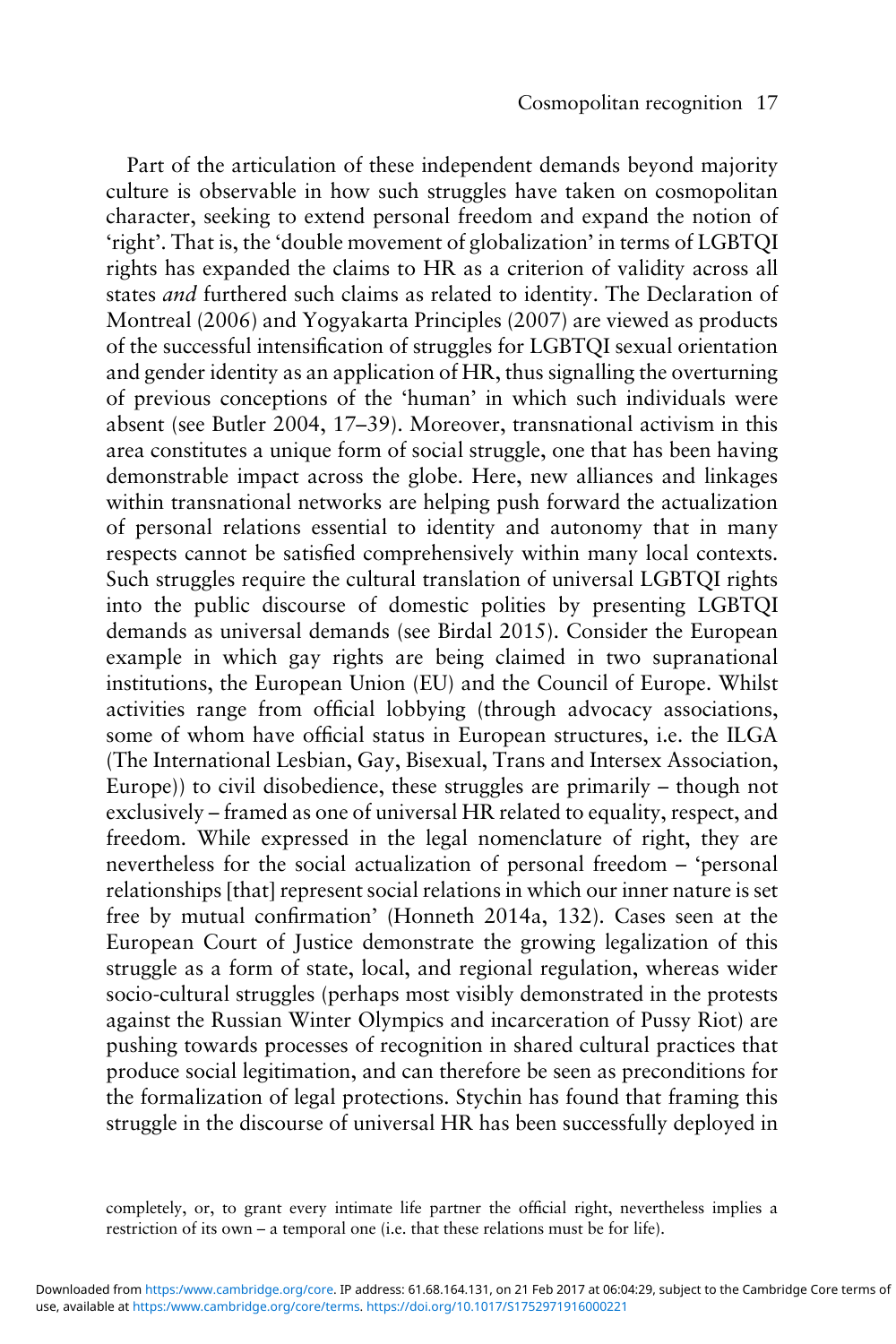LGBTQI activist struggles outside of Europe in which international legal standards have helped overcome particularities at the local level. This has offered new recognitional practices and infrastructure by which such struggles can appeal to normative principles and practices outside mere local forms of ethical life and at the same time helping reclaim the LGBTQI history of such communities towards the extension of personal freedom (Stychin 2003–[2004](#page-31-0), 951).

Of course, within existing international institutions these claims are expressed within thematics already established (e.g. as sexual rights clustered in UN forums related to population, health, and violence) (see Wilson [2002](#page-31-0), 253–65). The danger in the cosmopolitan sphere concerns whether the articulation of these rights merely reflects the limits of sexual diversity considered acceptable by international society or its dominant cultural pattern at a certain point in history. Recognition could then be grossly inadequate, limited to the categories dominant within the ethical life of international society. Similarly, the push for rights claims renders the struggle unevenly towards legalism, as opposed to the formation of wider solidarities, so that the goal becomes judicial arbitration rather than normative and communicative interaction (Honneth [2014a](#page-31-0), 87, 90). The task then is to reaffirm the basis of such claims, not in its exterior form as a claim of right, but as a form of personal freedom in which the liberation of such personal relations is seen by the community as essential for such individuals to be *fully* self-actualizing (Croce [2015](#page-30-0), 2). While the legal procurement of rights may open space (or protect space) for the articulation of personal freedoms they remain necessary yet altogether insufficient for autonomy.

Despite its limits and contradictions, the cosmopolitan dimensions of these struggles of the international LGBTQI community demonstrate a unique transnational solidarism – what has been described as a reconfiguration of 'the international' (Baker 2016) – that, once again, demonstrates the interdependencies between the spheres of recognition and forms of social freedom. The cosmopolitan dimension of these activities has assisted local groups by providing external normative/moral but also practical/organizational resources where such recognitional processes at the local levels have been attacked, blocked, or absent. The successful attainment of rights in a number of states illustrates an effective, albeit partial, institutionalization of these demands. In this sense, the cosmopolitan sphere has proved an active site of recognition practices above, between, and beyond the state. The transnational nature of these actions indicates both an expansion of the circle of recognition for such personal freedom and an extension of the content of the nature of sexual, intimate, or 'personal' freedoms than contained in these local spheres alone. Nevertheless, in the conditions of late, global capitalism, the furtherance of 'the radical egalitarianism of love' is hard-pressed. As Honneth([1995](#page-30-0), 176)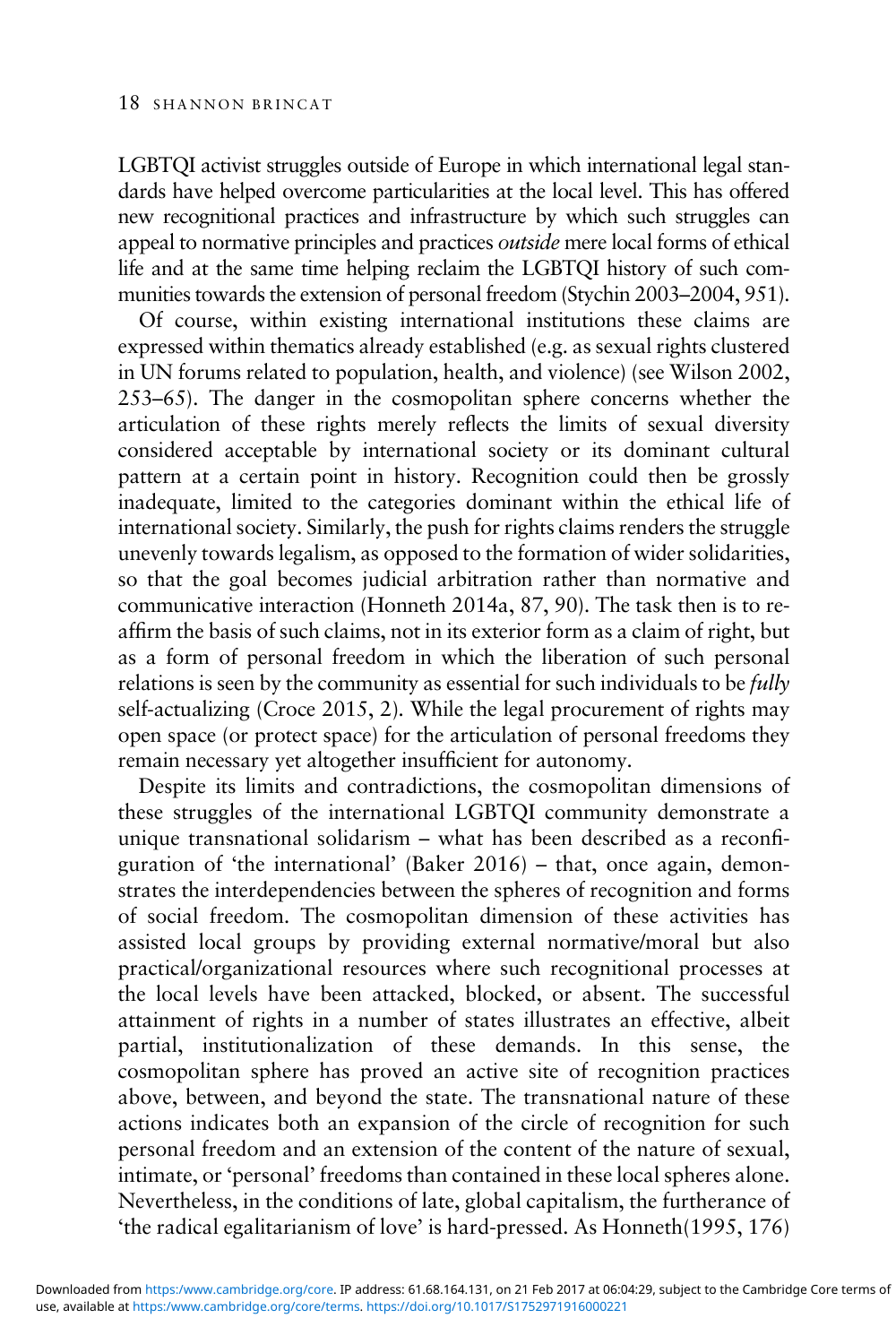posits, such personal relations must not only be pushed for, but defend against, any number of forces emanating from civil and public spheres.

# Rights, self-respect, and private relations

Rights play a significant role in the formation of the practical ego by giving the subject position and dignity as a member of a social community – and hence the wide ranging struggles for the types of autonomous actions that 'rights' enable (such as personal freedoms described in the previous vignette). Recognition of individual 'personhood' affirms the legal equality and moral self-direction of individuals and is therefore fundamental for the expression of needs in personal life, the pursuit of private freedom in civil society, and the articulation of communicative freedom in the public realm. Simultaneously, rights constitute a layer across the cosmopolitan sphere regarding the universal recognition of respect of these qualities in all human beings, presupposed in the concept of universal HR and coded in The Universal Declaration of Human Rights (UDHR) (1948) itself. This cosmopolitan extension and expansion of rights allows the individual to comprehend themselves as capable of participation in all social spheres because they confer the status of a morally responsible person with agency – a capacity reciprocally shared not just between those within formal (state) community (Honneth [1995](#page-30-0), 40, 49, 79), but now across all of humankind. Yet rights should not be elevated one-sidedly, for as stated previously, they only ensure space for the reflexive examination on personal decisions and do not, of themselves, realize such aims (Honneth [2014](#page-31-0)a, 27, 124). Rights must be articulated not only through legal adjudication but through social-relational and communicative aspects of freedom in community. Despite this limit, however, the scope and content of rights is not determined once and for all. Rather, for Honneth, there is an 'essential indeterminacy' to what constitutes a responsible moral agent and therefore a 'structural openness on the part of modern law to a gradual increases in inclusivity and precision' ([1995,](#page-30-0) 110). This developmental potential captures the process by which all members of a community experience 'a gain in personal autonomy in virtue of having their rights expanded' and through which the community itself can be seen as 'enlarged' by increases in individual liberty (Honneth [1995](#page-30-0), 85, 86). It is through this radical developmental potential that we can observe how cosmopolitan social-relations have contributed greatly to the creation of unique forms of rights by giving both legal and cultural affect to moral personhood under the universal HR regime.

For Honneth, the content of self-respect and the universal capacities considered to reside in each individual shifts over time (see esp. [1995,](#page-30-0) Ch. 6). This developmental potential implies at least three things, all of which indicate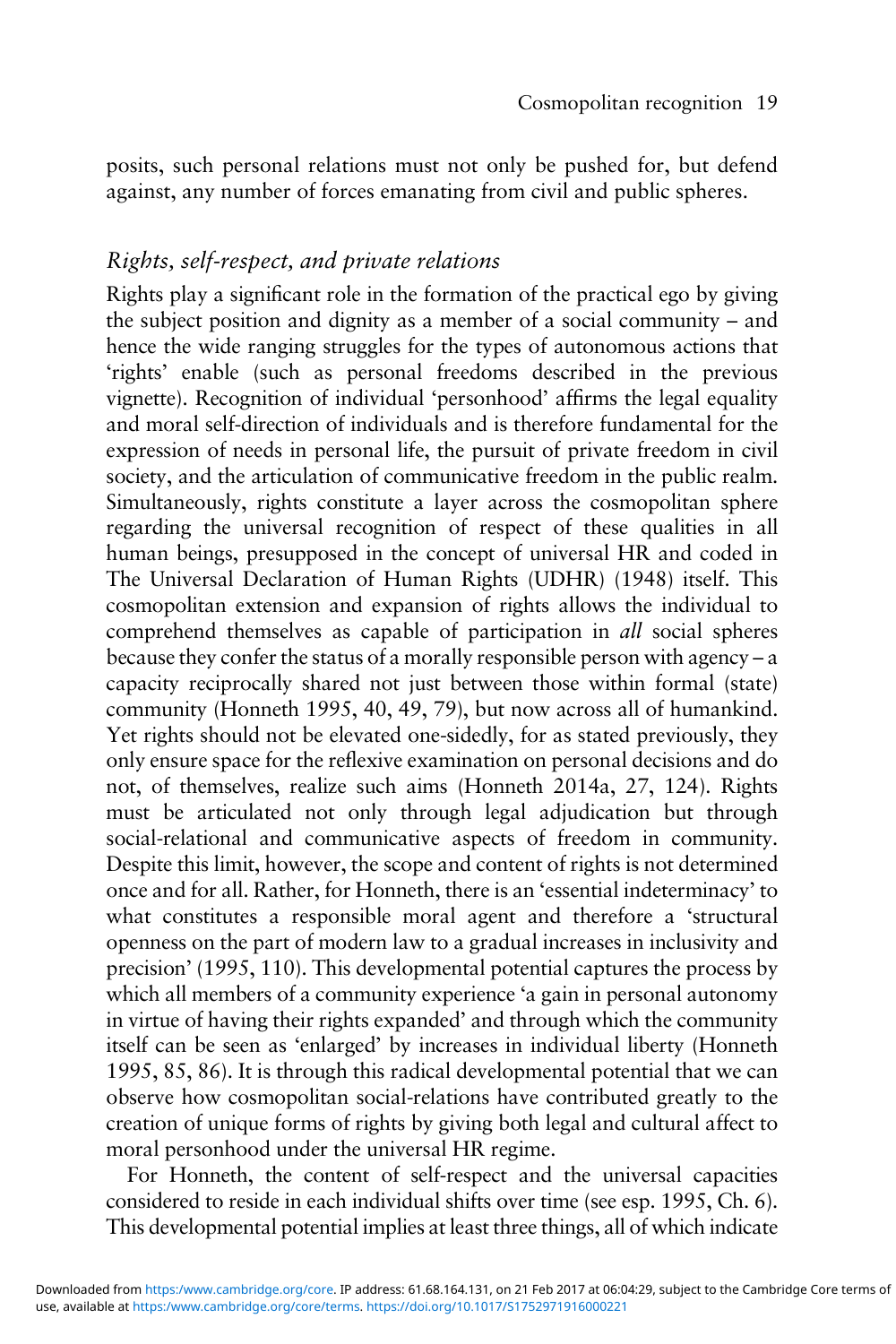the importance of the cosmopolitan dimension to the contemporary actualization of rights. First, there can be an expansion in the number of people who are treated as bearers of such rights through the expansion of citizenship or the coverage of existing legal rights. Second, there can be an increase in the content of what it means to be a bearer of such rights. That is, there can be development of what – at both material and ideational levels – is considered as essential for self-respect and the legal/formal content to reflect such understandings of moral agency. In this case, Marshall's ([1950\)](#page-31-0) account of the addition of welfare rights to existing civil rights is routinely discussed as an example of how the actual content of rights can develop over time. This is indicative of how the content of cosmopolitan rights have developed via similar processes (albeit partial and incomplete) from basic rights in UDHR, to later include wider civil and social content in the related Covenants on Economic, Social and Cultural Rights<sup>5</sup> and Civil and Political Rights (1966), and further diversifying into specific rights gains for particular groups [i.e. rights of the child (1989), migrant workers (1990), and persons with disabilities (2006), amongst others]. In this history, the formation of the International Criminal Court  $(1998)^6$  can be seen as the product of the immanent institutionalization of global criminal law that builds on Habermas' reflections on the universal HR regime as a positive and coercive legal order upon which individuals can make actionable legal claims realized within the context of a cosmopolitan legal order (see Sorial [2008,](#page-31-0) 241–65). Third, as rights ensure the opportunity for individuals to exercise their universal capacities and thus actualize their social freedom within community, implies that rights need to be reflected widely throughout social relations in order to give affect to the ideal conditions for 'successful self-actualization'. That is, the full articulation of one's self-respect necessitates a borderless dimension to rights – an extension of cosmopolitan civil law – so that one's agency could be expressed throughout the world, the absence of which would constitute an unnecessary restriction of the recognized agential capacities of individuals. Framed accordingly, we can see how the universal recognition of the moral personhood of all human beings has solidified a moral vocabulary and institutionalized processes in which claims for recognition in the

 $<sup>5</sup>$  This covenant, whilst routinely unmet, nevertheless points to the potential for more com-</sup> prehensive actualization of HR as necessary to further personal freedom. It also highlights a key issue for rights to be articulated meaningfully in the market (see Honneth [2014](#page-31-0), viii,  $41$ ) – a complex issue beyond the scope of this paper.

<sup>6</sup> The creation of the International Criminal Court did not, however, bring with it an expansion in the content of legal protections but merely affirmed customary international law. Its primary concern was to create an institutional framework for enforcement that could, however, provide the space for such developments in the future.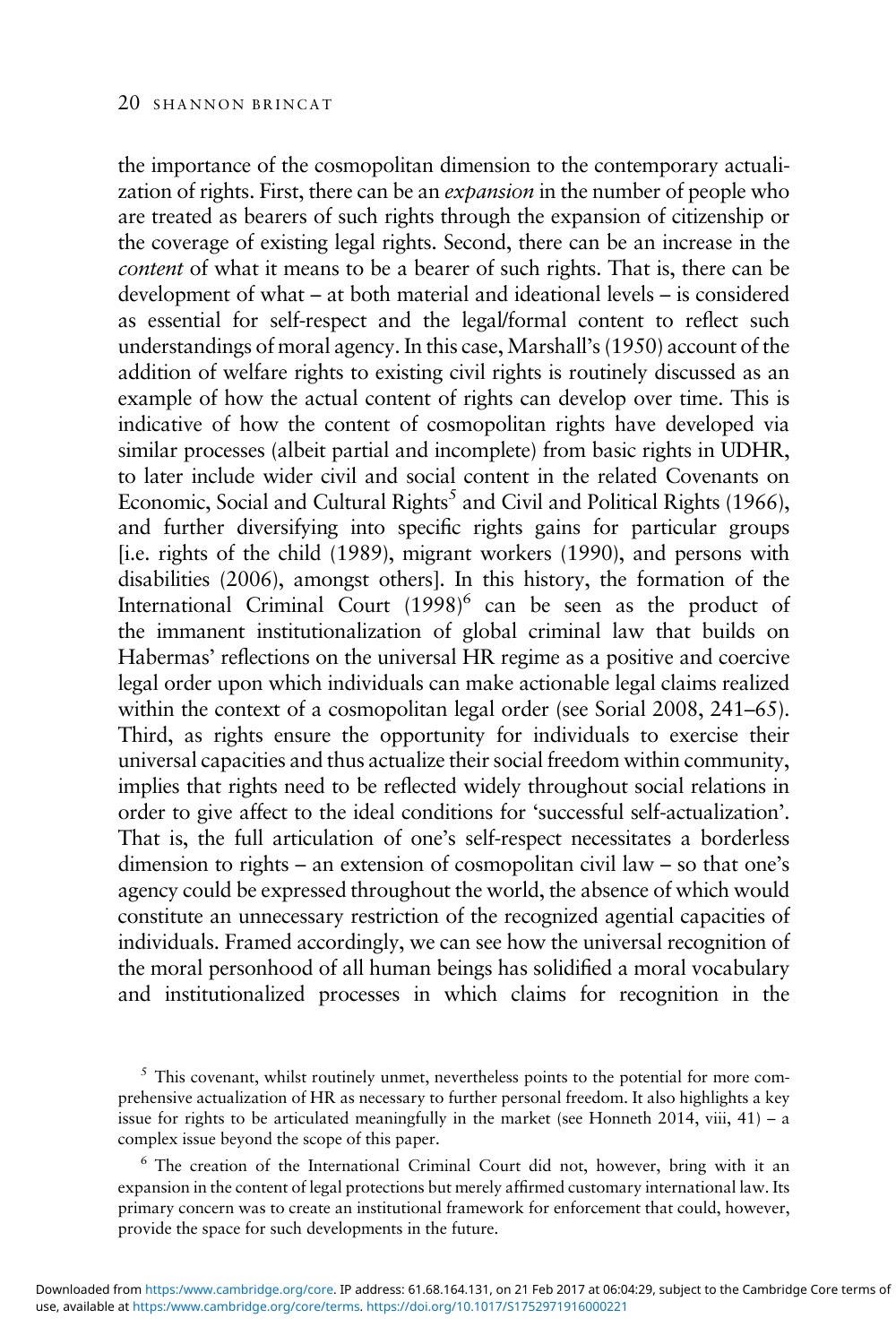cosmopolitan sphere can be practiced and made the site of ongoing social struggles for further development and expansion across both domestic and international spheres. That is, the reasonable expectation of one's recognition as a human being (with capacities shared with all others) has developed from a cosmopolitan principle to a number of formal cosmopolitan practices, through which we can anticipate 'other paths of development' that have not yet been exhausted within these established practices. This nestles with Honneth's expansive notion of autonomy as a 'positive-feedback loop', for the more capacities and preconditions we regard as a necessary aspect of individual agency, the more we have to consider the views of those who they would apply to [\(2014](#page-31-0)a, 18). In this way, 'personhood' can be reflected in 'more comprehensive and suitable fashion' (Honneth [2014a](#page-31-0), 8), albeit as dependent on social struggles supportive of such practices in the cosmopolitan sphere.

To go back to an earlier theme, it is this relational content of a cosmopolitanism based on recognition that can overcome the tendencies in liberal and proceduralist models of cosmopolitanism that merely insist on rights without establishing prior their social basis that could make them actual. A key example of the cosmopolitan social relations helping to bridge the abstract right of personhood to a lived social freedom was the Anti-Apartheid struggles in South Africa (SA). Here, the developing norms of cosmopolitan recognition already established in the universal right of personhood was a fundamental contribution for transnational activists in securing the moral/ legal agency of peoples suffering denigration and domination. Indeed, without this moral vocabulary already possessing sufficient institutionalization in the cosmopolitan sphere would have meant an international community deafened to the cries for recognition of universal personhood. Viewed from a cosmopolitical point of view, this struggle was not only for fundamental freedoms within SA but a struggle for the conception of universal HR to live up to its immanent standard of freedom. This register developed through struggles between the 1960s to the 1990s with the vast majority of international organizations, overtime, coming to impose a range of sanctions (economic, military, and social) against the apartheid regime insisting on the full recognition of personhood regardless of race. The importance of norms in this historical development – how an 'ought' became and 'is' (Klotz [1995](#page-31-0), 452) – and the overriding of material/strategic interest of states reveals the key development of cosmopolitan sphere of rights: the articulation of a universal standard that went beyond conventional understandings of rights that were assumed to be determined by purely endogenous normative codes within states. Here, the cosmopolitan sphere was a site that not only lent solidarity to local actors struggling against apartheid but also provided a 'normative surplus' and refined conception of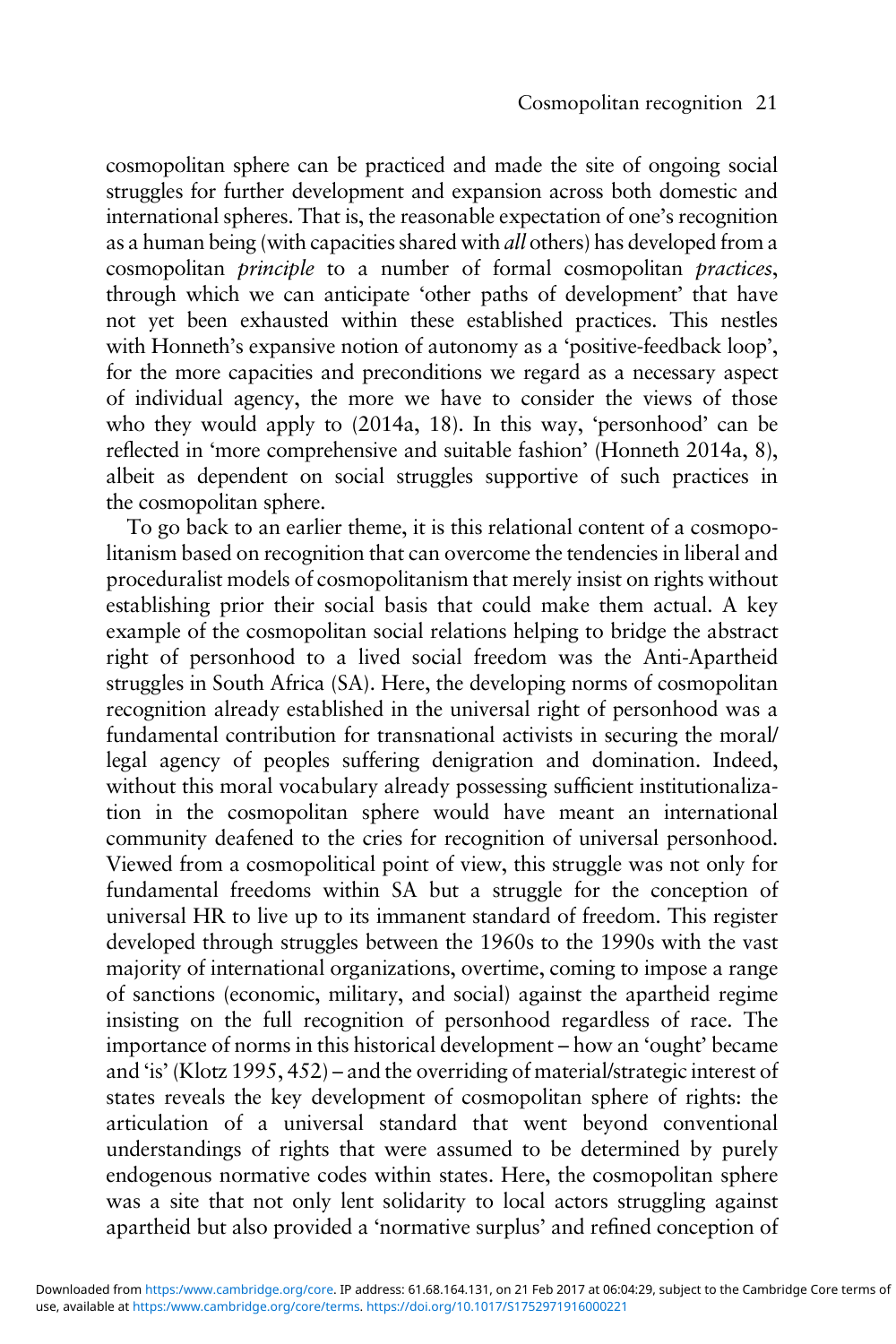the idea of universal personhood that could be utilized by those struggling in SA, and elsewhere. It is little coincidence that some Palestinian activists are using the same language to express their personhood within Israel and the occupied territories (Bishara [2002](#page-29-0)).<sup>7</sup> There had, of course, been unanimous, global recognition of rational equality throughout the international community since decolonization, however incomplete and partial its institutionalization. Nevertheless, it was the normative pressure of this fundamentally refined conception of personhood exerted at the cosmopolitan level that helps explain the shifts that occurred in response to the domestic and transnational forms of struggles against apartheid. It also suggests a shared resource that can be drawn from in similar social struggles.

Building on the established practices of a universal conception of civil rights, transnational and local activists pushed these to their logical conclusion for the legal equality of all citizens in SA. Taken singularly these actors appear as a combination of transnational civil society organizations: Pan-African solidarities across states (i.e. TransAfrica); international coordination of working class solidarity (particularly maritime workers) (Berlau [1995\)](#page-29-0); academic, sport, and divestment boycotts. These were met with state-based forms of support such as the Soviet training of MK fighters in the ANC and, later, economic sanctions, such as the Comprehensive Anti-Apartheid Act (in the United States) (1986). These mirrored domestic struggles such as the consumer boycotts, student and labour strikes, and formation of street councils within SA. Yet taken together, these transnational actors were deploying a uniquely cosmopolitan conception of rights that added to both domestic and international conceptions of racial equality in legal personhood. For it not only sought to overturn apartheid structures, thereby rendering a more inclusive national community in SA, but alter what was considered to constitute moral personhood.

In terms of Honneth's criteria to determine mutual recognition – that such practices exist and confer a special type of normative status to individuals from which a specific form of individual relation-to-self must be expected [\(2014](#page-31-0)a, 105) – the cosmopolitan sphere brought to the Anti-Apartheid struggles a unique claim of recognition. For SA citizenship already presupposed legal personhood, what was lacking was its actualization across races. In this shift, fundamental moral and political conditions of what Fanon described as the

<sup>&</sup>lt;sup>7</sup> Unlike the successful example of anti-apartheid struggles in SA, the Palestinian case of struggle for respect is suggestive of continued non-recognition in the cosmopolitan sphere. That is, despite the UN General Assembly's repeated affirmation of Palestinian rights in the global public sphere, there remains a lack of concerted transnational practice to ensure the actualization of such rights.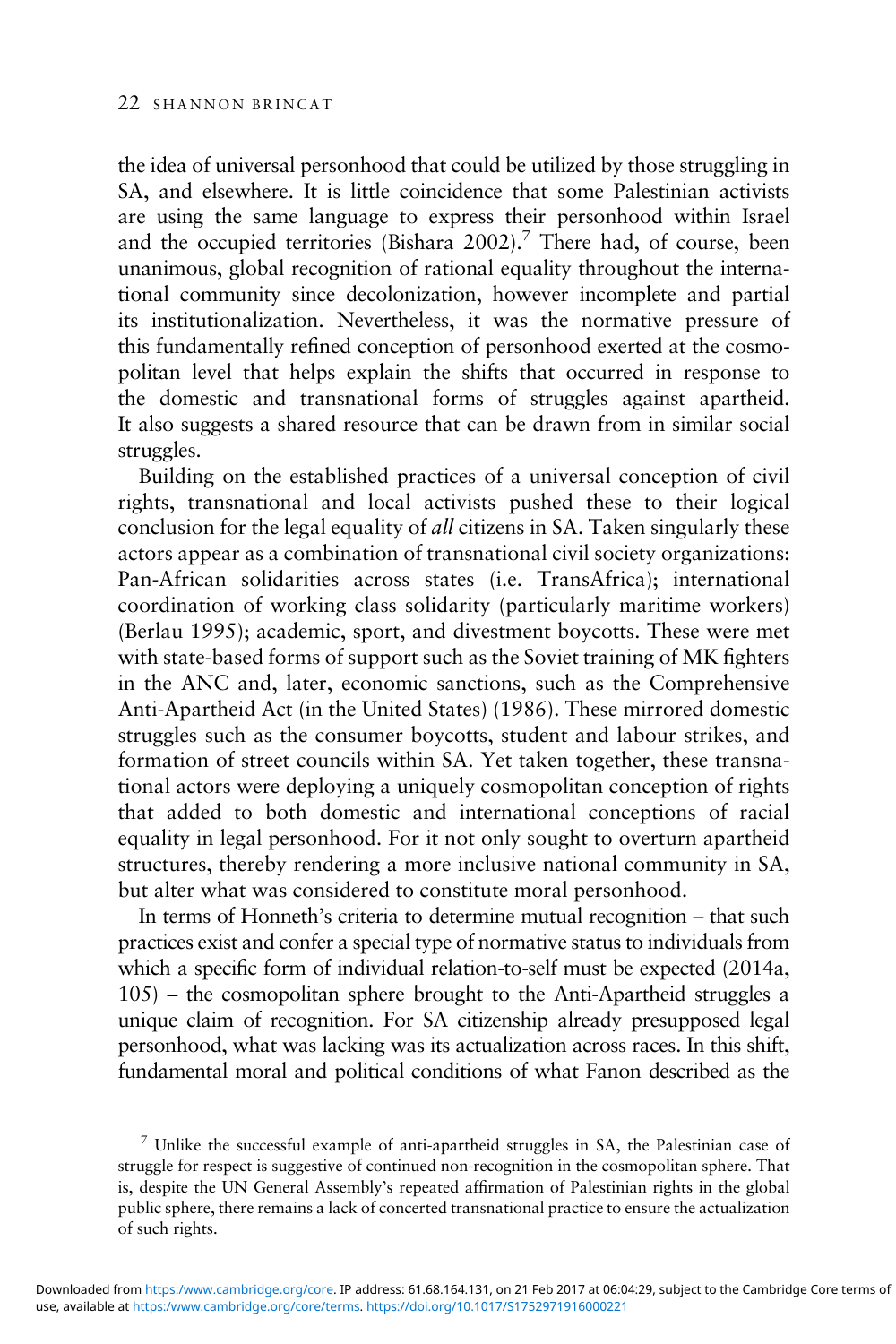non-white being's 'zone of nonbeing' ([2008,](#page-30-0) xii) – the complete absence of social recognition – was, at least formally, overcome. In turn, this provided a refined framework for ongoing anti-racist struggles generated by ongoing legacies of apartheid and colonialism such as access to land, education, and other forms of formal socio-economic exclusions. The releasing of such conceptions of personhood in SA was not only an example of the exercise of moral freedom but, in turn, contributed to the transformation of society by permitting the public and cosmopolitan questioning of the dominant interpretation of the norms that were deemed to already constitute society. Expressed alternatively, the process allowed persons to go 'beyond given systems of norms in a justified fashion … and propose new systems of norms' (Honneth [2014a](#page-31-0), 104, 112). Of course, the political outcome left many economic and cultural inequalities in place, as consistent with the limited power of rights against the material inequalities in civil society. It is therefore imperative to engage with the uneven development of rights in international society and the declining support for social, economic, and cultural rights that has come about with the dominance of capitalist social relations in global civil society, stifling these *other* essential rights that would ensure the actualization of personhood beyond mere civic formalism. Nevertheless, civil rights may be seen as a spur for further gains in social freedom by allowing persons the space to take advantage of formal concessions and the legal surety of opportunity for participation in the process of public will-formation (see Honneth [1995](#page-30-0), 117). In other words, the emphasis of struggle must be on the changes in behaviour that can come about through the successful winning of rights (Honneth [2014a](#page-31-0), 32).

# Solidarity, self-esteem, and public social freedom

Solidarity can be seen as the public demonstration of the esteem of the value and contribution that the 'otherness' of distinct individuals and groups contributes to a community.8 Such recognition is contingent upon a shared perception of those goals that have developed historically for the recognition of specific qualities within a given society (Honneth [1995](#page-30-0), 126–30). Despite this seeming deference to common values, solidarity celebrates the radical particularity of each societal member so that struggles for extending the content of esteem and/or the social evaluative framework for esteem centre on recognizing forms of identity previously ostracized or denigrated (see Honneth [1995](#page-30-0), 96–109). What is considered of social value is

<sup>&</sup>lt;sup>8</sup> It is important to note that in Honneth's discussion of state-based forms of recognition, he restricts his discussion to respect and esteem regarding the collective identities of other countries (see Honneth [2012b](#page-30-0), 33–35, 1995, 121–22).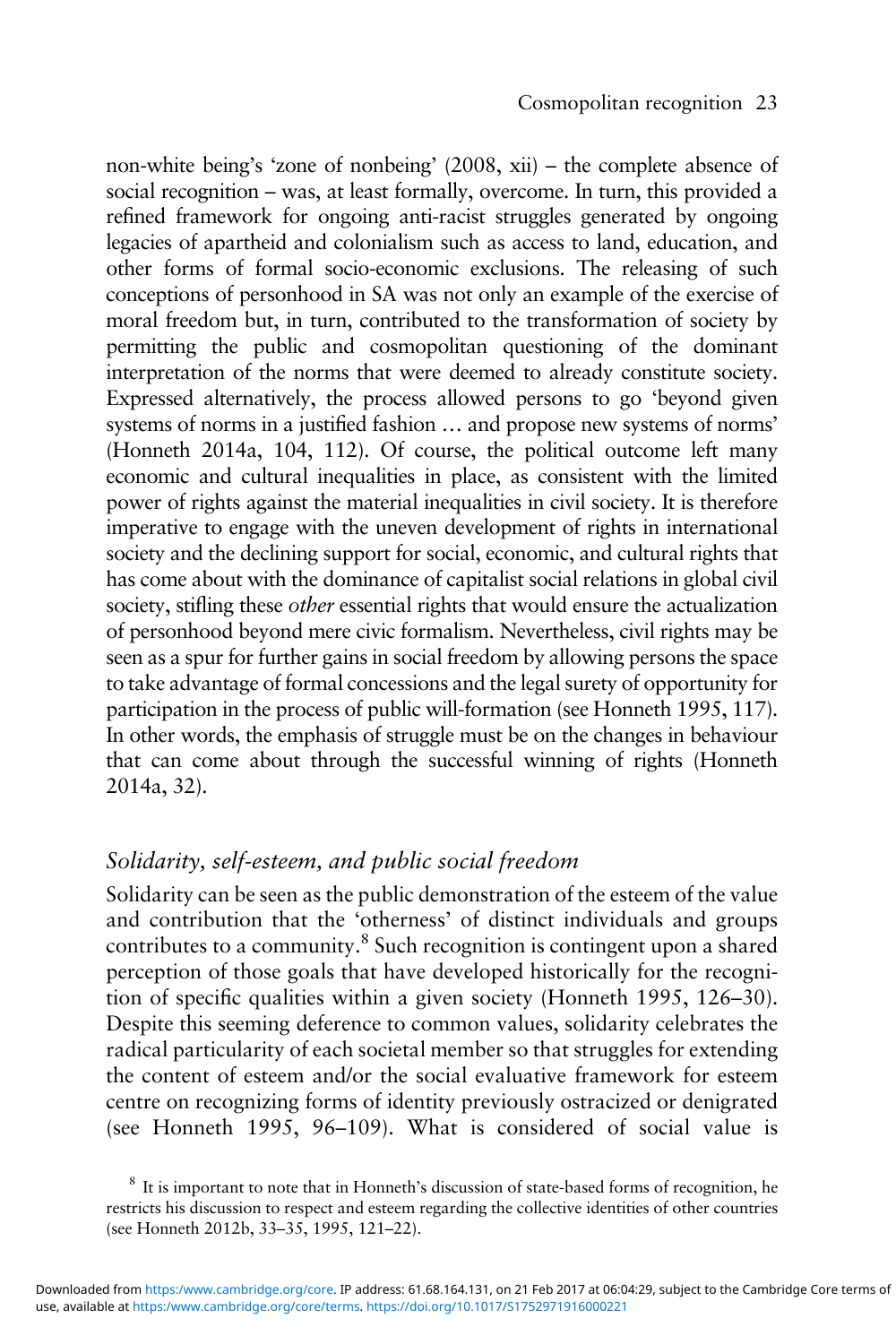contingent on a range of historical and cultural factors and is a fluid condition. Accordingly, the ideal conditions for the expression of self-esteem are forms of solidarity that are open, pluralistic, and participatory, through which a broad array of qualities can be recognised as valuable. Such diversity not only widens the freedom and quality of community but broadens the potential expression of freedom for each individual. At the same time it implies that cosmopolitanism should no longer be wedded to statism or methodological nationalism that would restrict the public form of social freedom under an exclusionary political model. The key, to repeat once again, is to move to a social-relational grounding of cosmopolitanism.

To be adequately reciprocal, solidarity must inspire not just 'passive tolerance' but a 'felt concern' for what is particular about an individual, group, or peoples. It is only to the degree that each actively cares (by providing space and conditions) for the development of the other's characteristic/s that this shared goal between subjects can be realized (Honneth [1995](#page-30-0), 129). 'Felt concern' should not be mistaken as compassion, the resources of which are limited in world politics, as the literature on the 'active care for strangers' demonstrates. Rather, what recognition theory gestures towards is the reciprocal understanding between interaction partners of the necessity for mutual esteem of the attributes or contribution of an individuals/groups for self-actualization. Honneth's analysis of solidarity, given that it is focused only on local communities within the state, provides only part of the picture. For relations in the cosmopolitan sphere, consistent with increases in interactions through 'globalization', require the necessary recognition of esteem for those different ways of life that contribute to international society and the diverse articulation of individual freedoms within it. Honneth (1995, 166ff) has argued that struggles for recognition emerge not just in defence of traditional forms of life but in challenging existing ways of life that have become intolerable. This argument implicates not only local forms of esteem that hinder the expression of wider solidarities beyond it but also those social spheres of interaction that have become a fetter on self-actualization in world politics. However, as cosmopolitan society is only weakly developed and holds highly contested understandings of esteem, this suggests ongoing conflicts regarding both the evaluative framework and the content/qualities that are to be esteemed in the global sphere. Acts of denigration and disrespect cut across states, cultures, and classes, and yet whether the potential for transformative collective action at the cosmopolitan level to expand existing patterns of recognition will be violent, or discursive, or whether they will happen at all, is indeterminate. Struggles of the so-called Fourth World for greater cultural esteem are indicative of such claims for distinct ways of life. Far more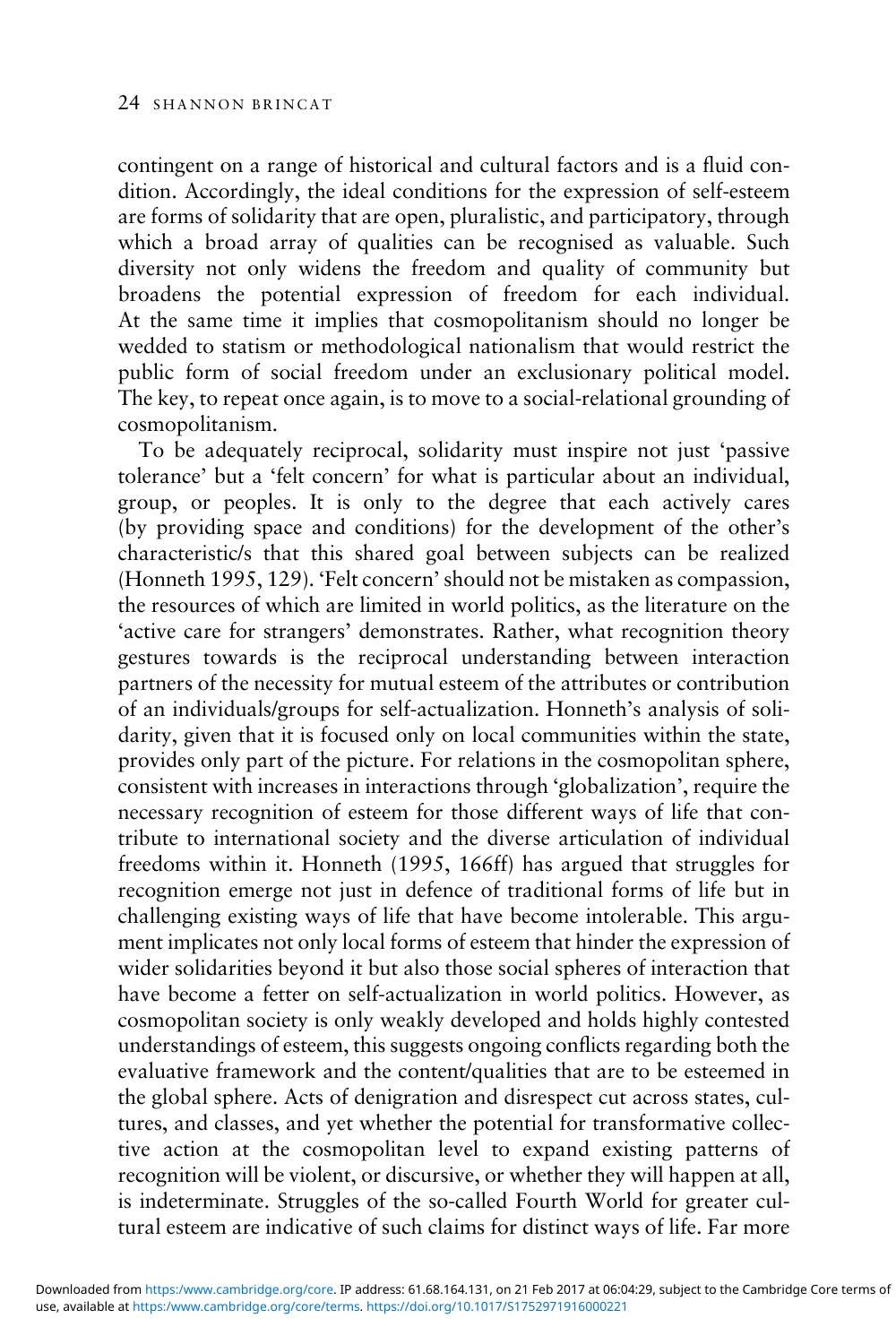violent examples can be seen in the complete ruptures of basic recognition where the 'other' is regarded as inanimate or inferior, creating conditions for denigration and aggression found in ethnic wars (Lindemann [2014](#page-31-0), 483). Arguably, what animates these two otherwise disparate examples is the deficiency in the evaluative framework of esteem in the cosmopolitan sphere. This is where the importance of the global public sphere becomes acute for it allows for the possible emergence of the ideal communicative form of interaction (i.e. democratic negotiations) as 'the proper means' for the realization of such solidarity within community (Honneth [2014a](#page-31-0), 564, 565). Of course, we are far from this ideal and yet aspects of it are not only already present but in the process of struggles for their extension and expansion.

In the public sphere, in order to satisfy individual/group need for esteem and the articulation of this social freedom throughout community, solidarity is dependent on at least three things: rationally guided actions (i.e. actions that seek to guarantee individual freedom), a shared evaluative framework, and sufficient institutionalization of such actions. The formal aspect of 'public life' such as deliberation and communication in the co-creation of laws, policy, and regulations, are not the self-referential pursuit of egocentric subjects but a dialogue between citizens within the plurality of ethical life – the rational articulation of needs are deliberated rather than one-sidedly insisted on or subjectively pursued (as in the case of rights). This is an idea that Honneth has developed from Habermas' account of the ongoing deliberative processes of social inclusion within the (statist) public sphere. However, Honneth extends this conception to include counter-publics positing that there are many 'public spheres', most of which exist alongside each other without coming into contact ([2014a](#page-31-0), 258). Voting, assembly, association, and parliamentary legislation, are some of the communicative conditions that institutionalize the public examination of opinions between interaction partners in a discursive exchange about what policies are to govern their community (Honneth [2014a](#page-31-0), 260). One could add here the nascent forms of global governance as possessing tendencies towards the same communicative conditions, however, weakly developed they are. Through the historical development of democratic processes – and a host of related norms that enable such participation in shared deliberation – Honneth describes how a 'reciprocal recognition emerged' in which members became 'capable of recognizing each other as equally entitled citizens' with a democratic will equal to all others [\(2014](#page-31-0)a, 261, 266, 267). These processes enable members to 'take up the perspective' of the 'We' whilst judging the consequences of their own actions and attempting to improve their own living conditions in communication with others (Honneth [2014a](#page-31-0), 274). However, Honneth admits that this historical process was politically subsumed under nationalism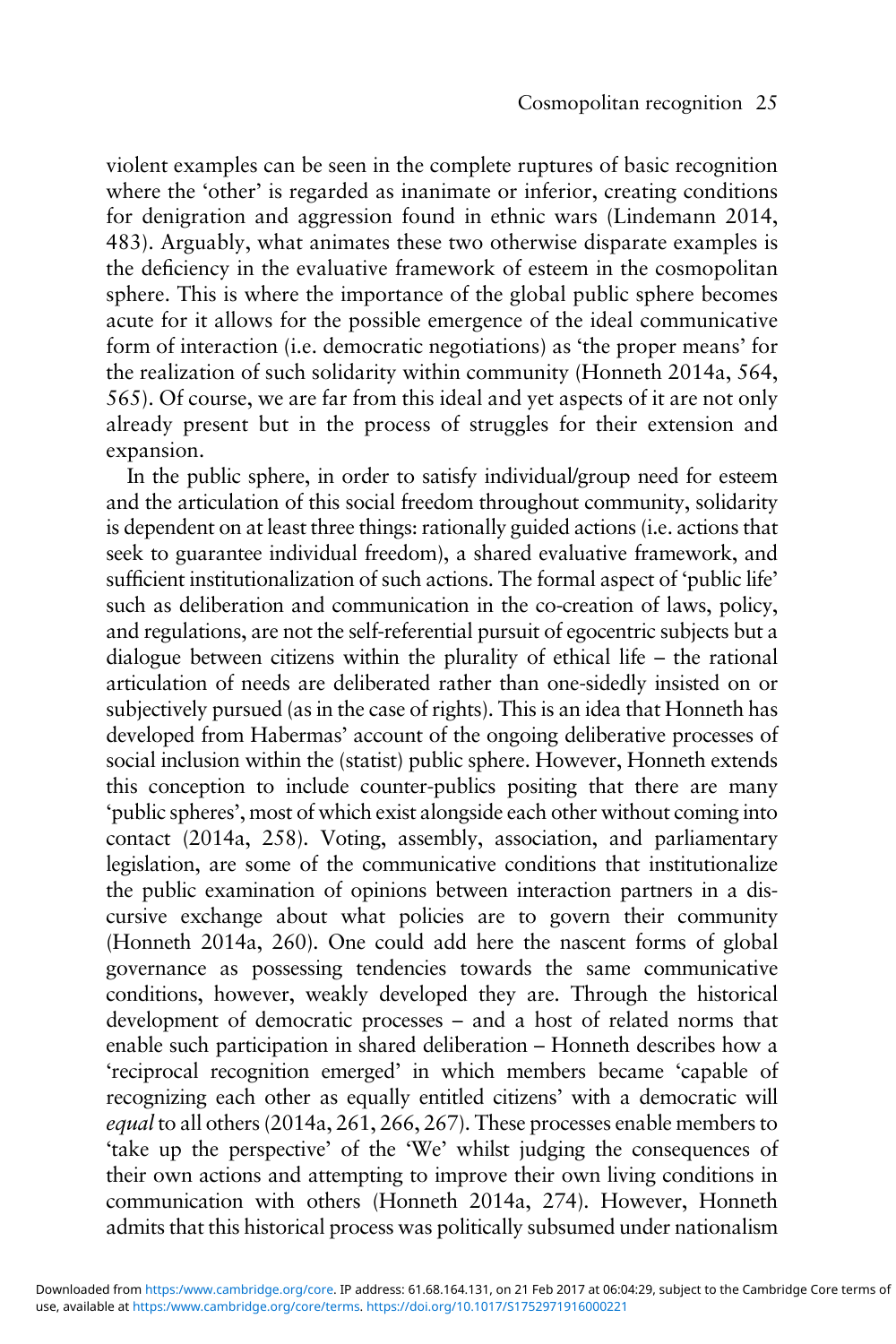that placed the loyalty of members over any 'international convictions' that could have widened the ambit of such processes of 'unforced will formation'. That is, the capacity for taking up the perspectives of the cosmopolitan 'we' was artificially closed-off by social misdevelopments in, and of, the state. This implies the cosmopolitan public sphere as an intrinsic, even natural, development of public-will formation, despite it being colonized or overridden by the state. Arguably, the forms of regional democratic processes in the EU provide some evidence for the reemergence or freeing of this inclination to cosmopolitanism, despite the recent setbacks represented by Brexit.

Honneth provides a useful test for the existence of a public sphere today: '[o]nly if such a communicative understanding about the consequences of their associated action in the group comes about can we speak of the "We" of the public' ([2014](#page-31-0)a, 273). The question is then whether we can identify a cosmopolitan public sphere in these terms? As far back as the 18th century, Kant ([1979](#page-31-0), 153ff) was already observing the emergence of a cosmopolitan public sphere within Europe's appreciation of the French Revolution in which a 'judging public' was considered evidence of the causality of a 'cosmopolitan freedom'. This was taken as proof of a cosmopolitan public sphere in which 'a violation of rights in one part of the world' was now 'felt everywhere' (Kant [2005,](#page-31-0) 107, 108). Forward two centuries, we find 47.8% of respondents identifying as world citizens in the World Values Survey (WVS), and a further 30% of respondents strongly identifying as such (Bayram [2014](#page-29-0), 452). For Honneth, along Kantian lines, contemporary evidence of the cosmopolitan public sphere can be found in the 'feelings of either enthusiastic approval in the case of struggles for emancipation, or with disgust in the case of oppression' ([2014](#page-31-0)a, 335). History has, of course, displayed both civilizing and de-civilizing processes at work. The dispute over immigration policies across the globe, and the rise of Trumpism, attest that many people do not see themselves primarily as members of humanity, regardless of what the WVS may indicate. Yet, despite the unevenness and reversals of such developments (Linklater [2011](#page-31-0), esp. Ch. 4), these demonstrate an institutionalization in the cosmopolitan public sphere of the regard for the 'consequences' of humankind's associated action/s within the whole. Here, debates on the rights and responsibilities of climate change, especially to those of future generations, provides a most telling example. As stated previously, Honneth's model is based on the existence of *many* public spheres that allows us to see the formal international political institutions as displaying an emergent form of communicative understanding. Honneth has looked to the UN as a democratic public sphere in which HR has subordinated constitutional rights to international laws (i.e. Russell Tribunal) and the EU as an example of transnational public sphere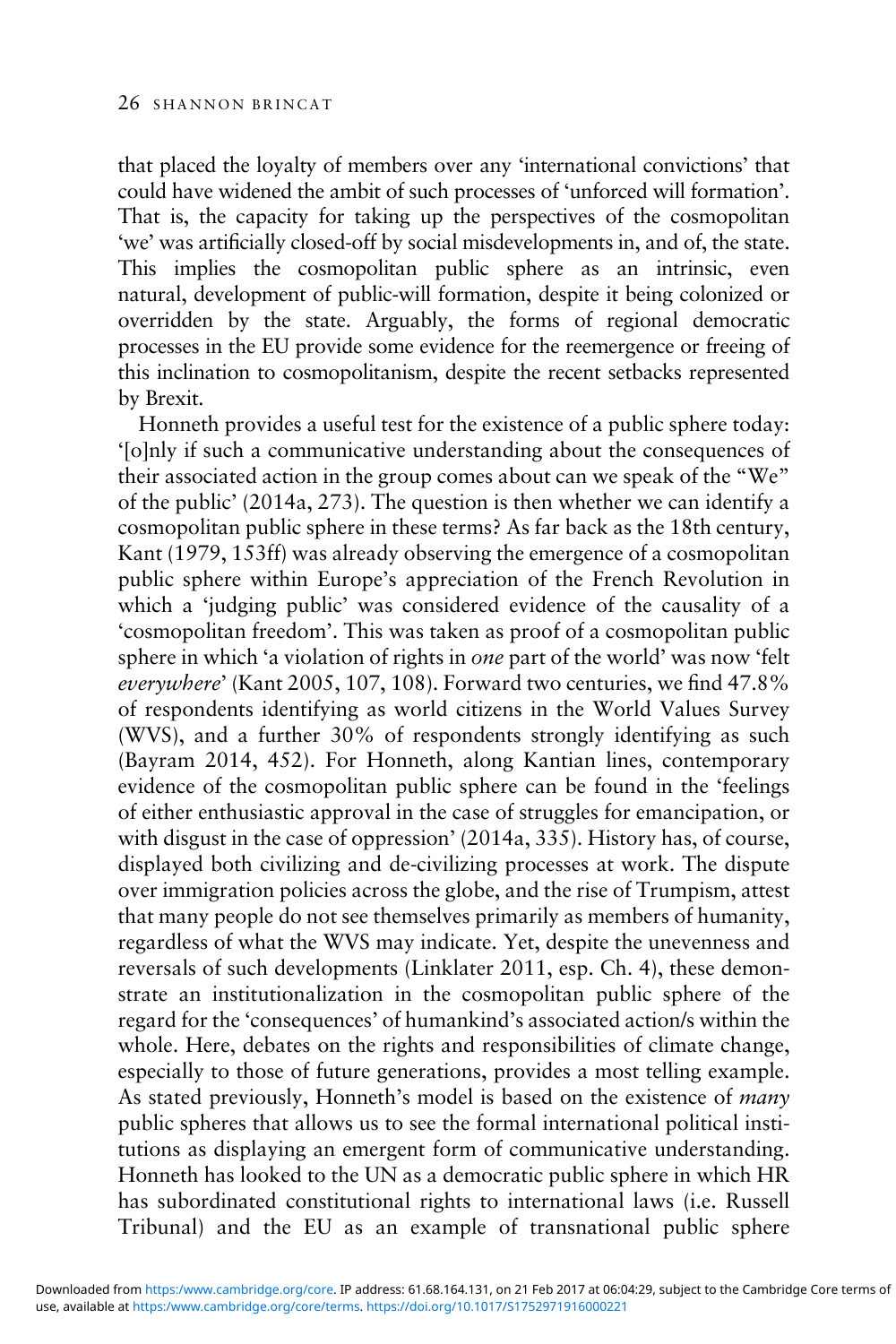(despite this communicative potential being overshadowed by concerns for unhindered economic transactions) [\(2014a](#page-31-0), 279, 80, 328). Perhaps more importantly, are what Honneth refers to as 'de-hierarchical publics on a global scale' including the 'transnational communicative communities'such as NGOs (i.e. Amnesty, Doctors Without Borders, Greenpeace) and, more speculatively, the internet as a site of a borderless public (Honneth [2014](#page-31-0)a, 300, 301). Along these lines, we can identify other cosmopolitan deliberative public spheres such as the World Social Forum (though this rejects any binding decision-making capacity) and La Via Campessina that was explicitly created as a transnational communicative institution based on improving the living conditions of its global members coordinated through a decentralized international committee. As institutions that include all those to be effected by their decisions, both bodies demonstrate an institutionalization of a democratic, cosmopolitan public sphere that possess unique recognition processes from which to judge the consequences of their actions (Honneth [2014](#page-31-0)a, 288).

Whether this possibility will lead to the further transnationalization of democracy is dependent on the willingness of those who identify as 'cosmopolitan citizens' to continue to reconcretize such communities of interaction, just as it does on those who would resist it. The massive increases in transnational activism are anticipative of such possibilities in which solidarity makes participants feel responsible for each other. Yet, this requires a 'political culture that nourishes and permanently enriches such feelings of solidarity' – and a capacity to resist those challenges from localized obligations of custom and tradition that would restrict it to the insider group or pathologise it (Honneth [2014a](#page-31-0), 290–92). Lacking the nationalism and close ethical ties of the state, the cosmopolitan sphere requires alternative motivational resources to sustain such a movement. For Honneth the 'search' is on for 'more abstract forms of solidarity' [\(2014](#page-31-0)a, 330). With the dramatic lurch to the far right globally, this possibility seems more distant than ever. The key challenge is for world citizens to develop an understanding that the cosmopolitan sphere deserves support because it represents part of the essential conditions for their own freedom. That is, a conscious awareness that cosmopolitan social relations can provide an effective form of solidarity against the vast transnational forces (economic, environmental, and social) that mere local/national attachments can do little to mediate effectively. Just as domestic forms of democratic ethical life, deliberation, and will-formation, must be held by their participants as'institutions of unforced reciprocity in the satisfaction of needs, interests, and aims' (Honneth [2014a](#page-31-0), 254), so too must social freedom in the cosmopolitan sphere be deemed as a relation of 'mutual dependence' between all individuals and this ethical sphere (Honneth [2014](#page-31-0)a, 328, 320).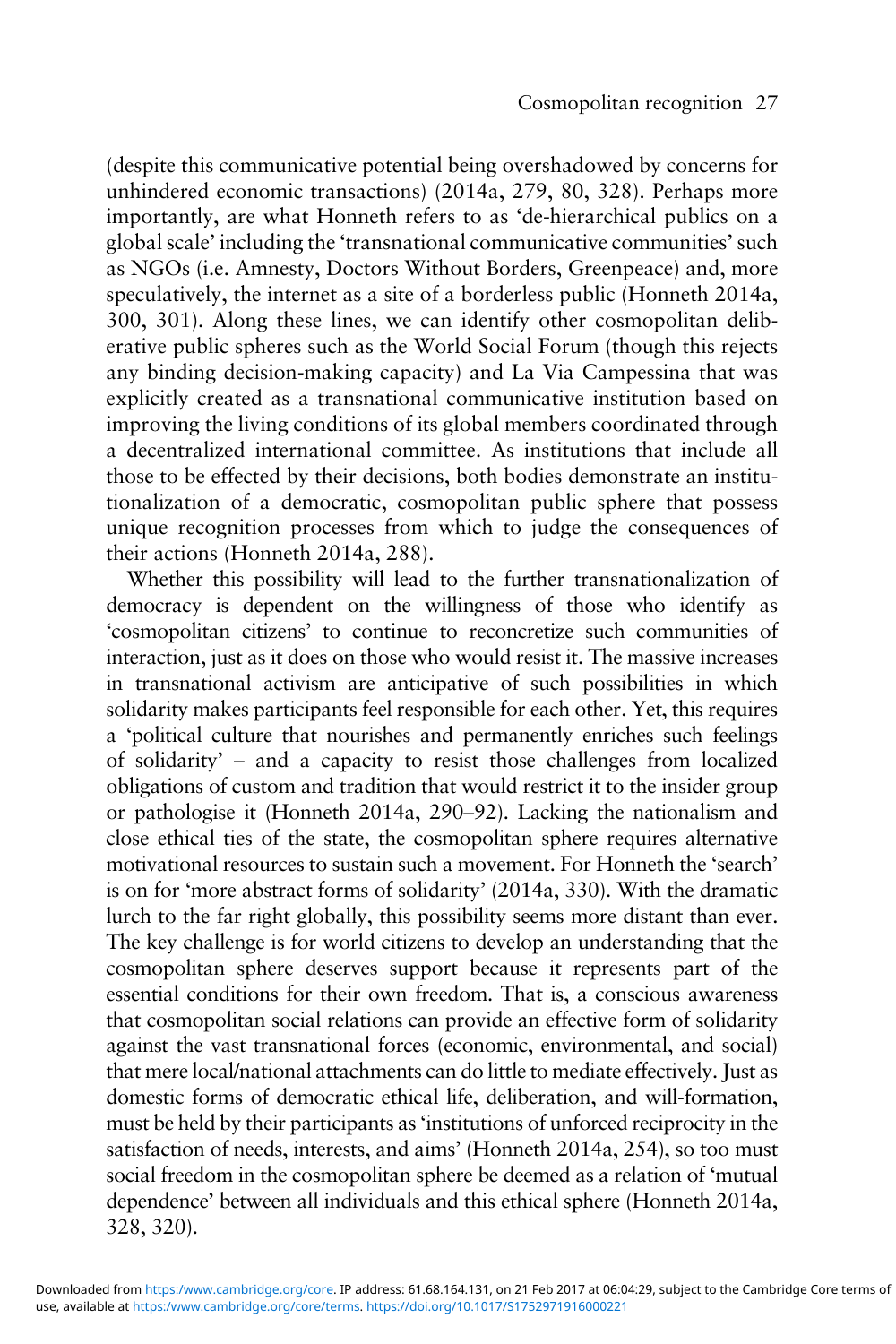# Conclusion

This article has insisted on pursuing a relational account of cosmopolitanism. This has been premised on the notion that the logical extension of mutual recognition is a relational cosmopolitanism that achieves this condition for all humankind. Specifically, it has posited that cosmopolitan forms of recognition are evident in the forms of personal relations that proliferate over state borders, the transnational nature of the HR regime, and in forms of global public life whether of state institutions, non-state actors including global social movements, and even information sharing networks. Expressed alternatively, cosmopolitanism already constitutes a realistic expectation of social freedom in the relations between individuals when we consider human rights, or solidarity across state borders, or in debates over issues of global affect (climate, refugees, trade, and so on). Some of these practices have already been established in institutions, others indicate a widening of interaction partners and the possible expansion of social freedom in this unique sphere. From being recognized as bearer of needs, as a bearer of responsibility (and agency), and as a bearer of something of social value, cosmopolitanism provides the social freedom that comes from one's recognition as a human in the world (i.e. being recognized as a universal agent of co-freedom). We could express this as self-confidence (personal need), self-respect (private, rights), and self-esteem (public, solidarity), to self-being in the cosmopolitan sphere.

Yet, the examples discussed in the vignettes suffer from many obstacles to their full realization. Given current socio-political conditions, claims for cosmopolitan recognition must be directed within nation-states and be supported by them, or at least tolerated and not repressed. Equally so, cosmopolitan relations are ensnared within capitalist relations of production that permeate throughout transnational civil society. Without fundamental institutional development, cosmopolitan processes of recognition remain cornered by the state and capital, if not reducible to either. It is only future struggles that will indicate how this institutional framework may be transformed – a question of human agency – and in the absence of which we should not overestimate the future of cosmopolitan civic and public attitudes. Nevertheless, despite their weaknesses, these examples do prove the existence of distinct forms of recognition, their necessity for stable identity formation in an increasingly 'globalized' world, and possible future sites of struggle towards reciprocity or mutuality in world politics.

Their limits, however, lead to the question of the ideal form for the political and legal institutionalization of cosmopolitan recognition – and inevitably to a discussion of the possibility of a 'world state'. Given the fetishization of the state in the discipline of IR, this is understandable. But nothing of the above should be taken as arguing for the suitability or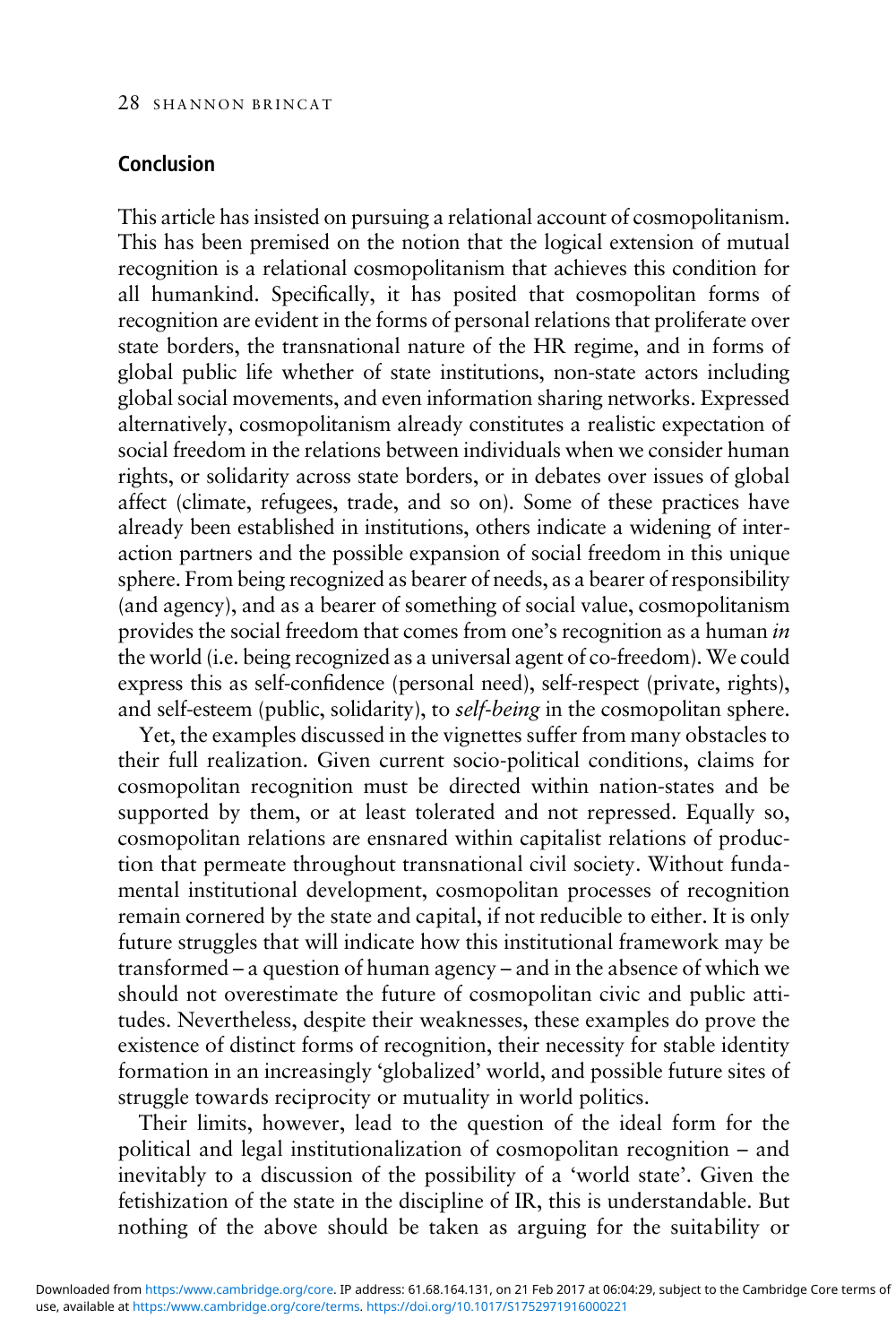inevitability of the world state as essential to recognition, as advocated by some. For example, Wendt has used a conception of Hegelian recognition (albeit unrelated to Honneth's) to advocate for the inevitability of a Weberian World State. For him, the rational response to the violent pursuit of recognition in IR will lead to a world state in which recognition no longer rests on a 'territorial' but 'global' basis (Wendt [2003,](#page-31-0) 494, 517). Dufeck has advocated more recently for a 'global state-like entity with coercive powers' over the 'kind of non-hierarchical, dispersed and/or decentralized institutional arrangements' ([2013](#page-30-0), 177) that my argument gestures towards. Both Wendt and Dufeck place problematic limitations around the politics of recognition, however: the former limits recognition to the creation of the conditions of basic security through law (Wendt [2003](#page-31-0), 515), the latter, looks to moral imposition through institutional design, rather than the self-actualized freedom of all members. In distinction, whilst we have inherited the state, it is not inevitable, nor would I suggest the most suitable institutional form for mutual recognition across all humanity. Rather, the implications of recognition theory outlined in this article is that cosmopolitan duties are based on mutual obligations owed between interaction partners, and, are based on reciprocity as understood by the gains for self-actualisation that such a social freedom promises for all. As I posited in the opening, recognition processes can be practiced and institutionalized in any myriad of ways. Indeed, the key advantage that stems from this alternate, relational grounding of cosmopolitanism is its non-exclusivity, as opposed to the enforcement through a fixed hierarchical institution. This does not mean passivity to non-recognitive social practices, however. Intolerant or anti-egalitarian practices that reject openness, plurality, and participation – that denigrate love, rights, solidarity, and being – should be struggled against and dismantled for they restrict the recognition of some, and therefore the social freedom of all.

This is premised on the argument that without a cosmopolitan dimension of recognition individuals/groups may secure locally their 'love, rights and solidarity' but nevertheless remain *misrecognized* or *unrecognized* in the world around them and thus lack vital conditions necessary for their identity, individuality, and freedom in the conditions of late (globalized) modernity. To the degree that individuals have an external personality that must be reflected beyond local forms of ethical life, there must be an additional sphere of identity beyond the state fundamental to the full expression of individual autonomy in the world. The real question regards the requisite level – or the comprehensiveness – of their institutionalization for stable and habitual attitudes of recognition between self and other in this cosmopolitan sphere. How cosmopolitan recognition constitutes a unique sphere of social freedom can only be examined through further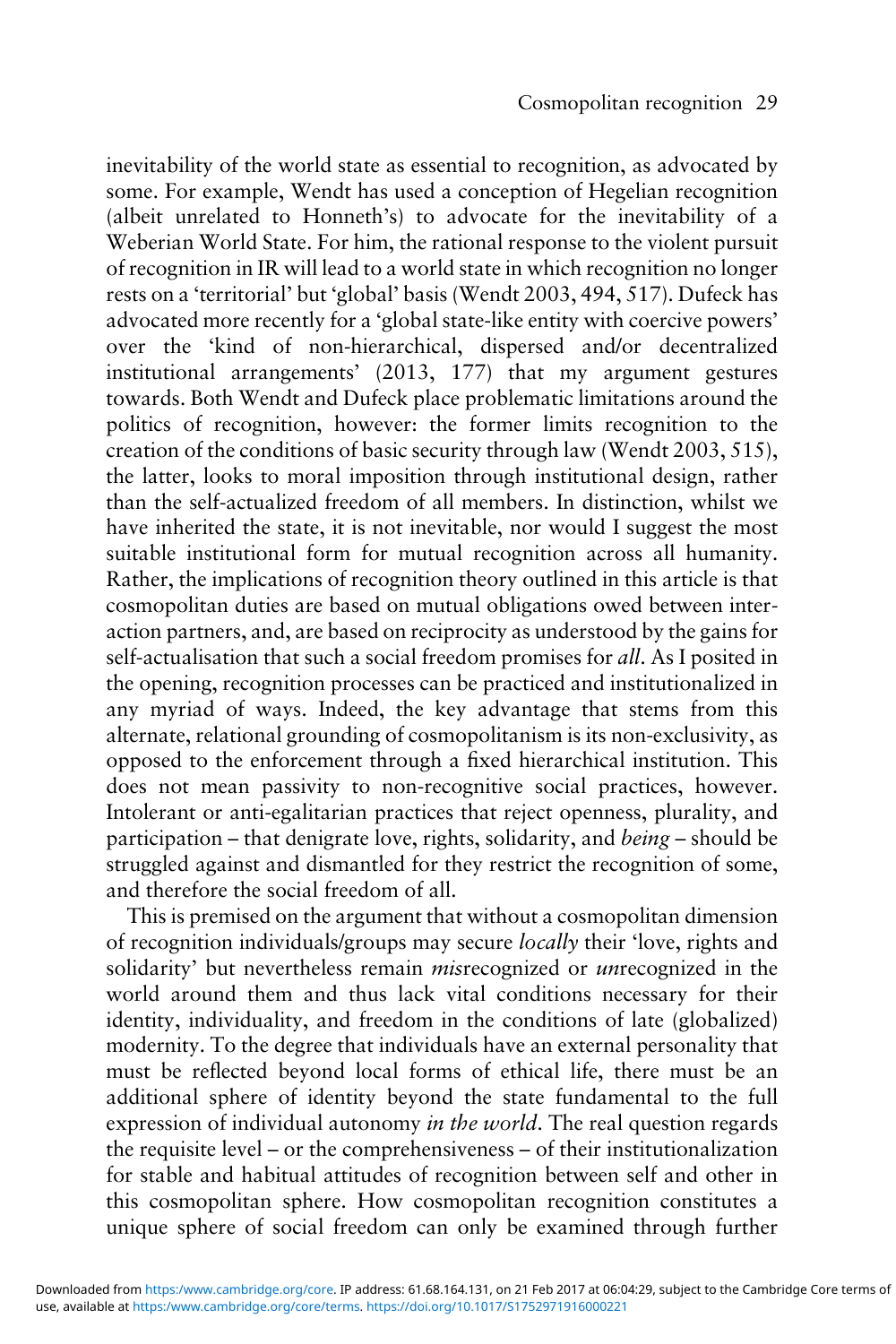<span id="page-29-0"></span>research. Rather than seeking to build cosmopolitan institutions and impose them from outside, recognition theory and normative reconstruction offer a way to understand these relations and processes as already existent, however, partial and incomplete their institutionalization. By locating them in existing social relations means that the idealism of cosmopolitanism is no longer a point of critique. Moreover, the diversity of such struggles for recognition demonstrates an openness to the socio-cultural horizon that overcomes any charge of a monist universalism. Cosmopolitanism must be relational and free, or it will not be at all.

## Acknowledgements

The author would like to thank Martin Weber and Julie Connolly for comments on this paper. He would also like to thank Thomas Lindemann, Reinhard Wolf and participants at International Studies Association Convention (2013) and Martin Jay and participants at the Program in Critical Theory and Townsend Humanities Lab, University of Berkeley (2011), for comments received on much earlier iterations of this paper.

## References

- Anderson, Joel. 1995. 'Translator's Note.' In The Struggle for Recognition: The Moral Grammar of Social Conflicts, edited by Axel Honneth, viii-ix. Cambridge, MA: MIT Press.
- Baker, Catherine. 2016. 'The 'Gay Olympics'? The Eurovision Song Contest and the politics of LGBT/European belonging,' European Journal of International Relations (forthcoming).
- Bayram, A. Burcu. 2014. "What Drives Modern Diogenes? Individual Values and Cosmopolitan Allegiance." European Journal of International Relations 21(2):451–79.
- Berlau, Henrik. 1995. "Maritime Unions Against Apartheid." In Embargo: Apartheid's Oil Secrets Revealed, edited by R. Hengeveld and J. Rodenburg, 296–305. Amsterdam: Amsterdam University Press.
- Birdal, Sinan Mermet. 2015. "Between the Universal and the Particular: The Politics of Recognition of LGBT Rights in Turkey." In Sexualities in World Politics, Chapter 7, edited by M. L. Picq, and M. Thiel, 124–138. London: Routledge.
- Bishara, Marwan. 2002. Palestine/Israel: Peace or Apartheid. London: Zed Books.
- Brennan, Timothy. 1997. At Home in the World: Cosmopolitanism Now. Cambridge, MA: Harvard University Press.
- Brincat, Shannon. 2012. "On the Methods of Critical Theory: How CIRT has Advanced the Project of Emancipation in the Early Frankfurt School." International Relations 26(2):218–45.
- Brincat, Shannon. ed. 2015. Recognition, Violence and the Problem of Ethical Community. London: Routledge.
- Burns, Tony, and Simon Thompson. 2013. Global Justice and the Politics of Recognition. London: Palgrave Macmillan.
- Butler, Judith. 2004. "Beside Oneself: On the Limits of Sexual Autonomy." In Undoing Gender, edited by J. Butler, 17–39. London: Routledge.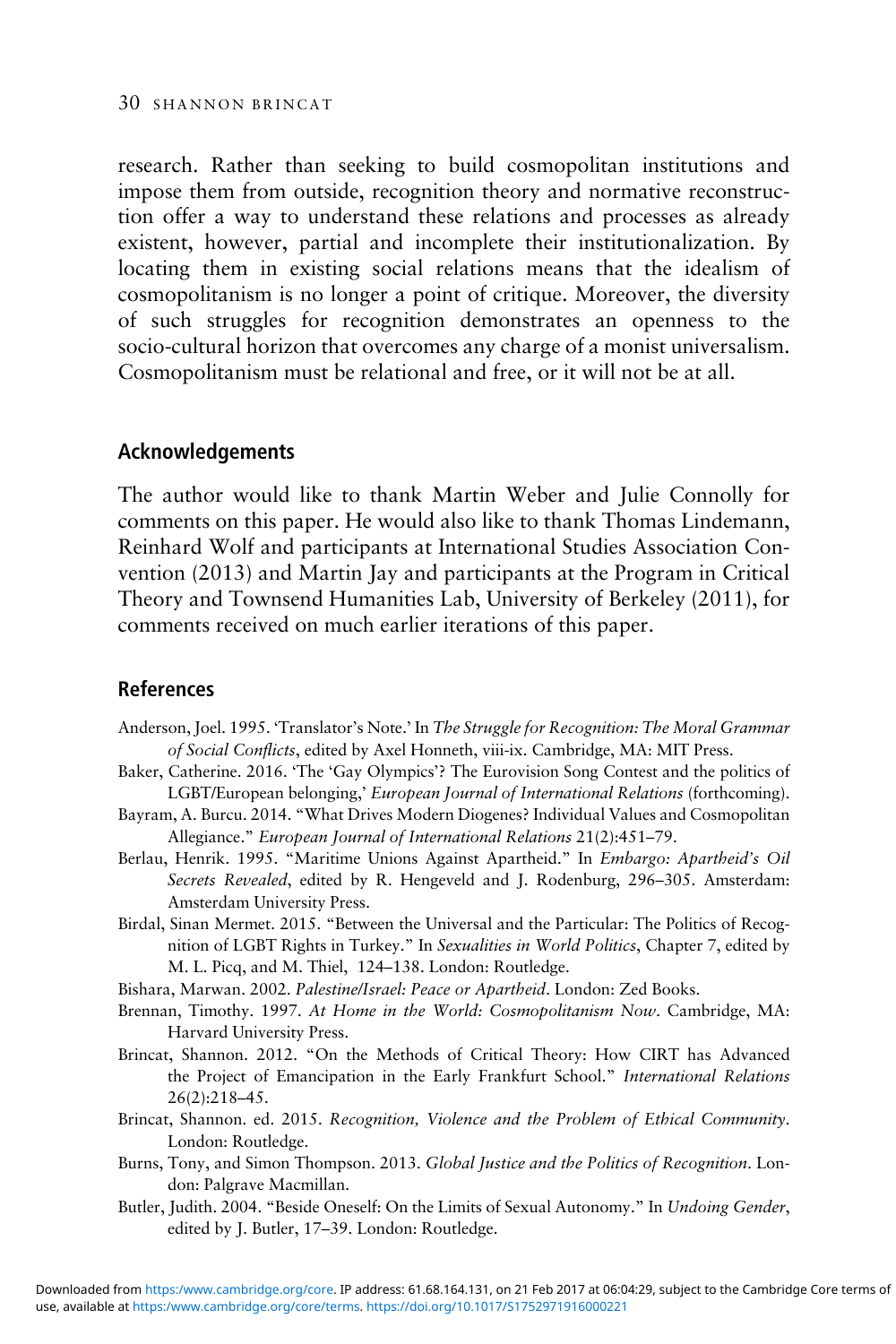- <span id="page-30-0"></span>Cox, Robert W. 1995. "Civilizations: Encounters and Transformations." Studies in Political Economy 47:7–31.
- Croce, Mariano. 2015. "From Gay Liberation to Marriage Equality: A Political Lesson to be Learnt." European Journal of Political Theory 1–20.
- Daase, Christophe, Caroline Fehl, Anna Geis, and Georgios Kolliarakis. eds. 2015. Rethinking a Political Concept in a Global Context. Hampshire: Palgrave Macmillan.
- Deranty, J-P, and E. Renault. 2007. "Politicizing Honneth's Ethics of Recognition." Thesis Eleven 88(1):92–111.
- Dufek, Pavel. 2013. "Why Strong Moral Cosmopolitanism Requires a World-State." International Theory 5(2):177–212.
- Duncombe, Constance. 2015. 'Representation, Recognition and Foreign Policy in the Iran–US Relationship,' European Journal of International Relations 622–45.
- Fanon, Frantz. 2008. Black Skin, White Masks. New York: Grove Press.
- Fraser, Nancy, and Axel Honneth. 2003. Redistribution or Recognition?: A Political-Philosophical Exchange. London: Verso.
- Haacke, Jürgen. 2005. "The Frankfurt School and International Relations' on the Centrality of Recognition." Review of International Studies 31(1):181–94.
- Hegel, G.W.F. 1970. Enzyklopädie der Philosophischen Wissenschaften, vol. 8. Frankfurt a.m: Suhrkamp.
- Hegel, G.W.F. 1991. Elements of the Philosophy of Right, (H.B. Nisbett, trans.). Cambridge: Cambridge University Press.
- Heins, Volker. 2005. "Realising Honneth: Redistribution, Recognition, and Global Justice." Journal of Global Ethics 4(2):141–53.
- Hobson, John. 2007. "Is Critical Theory Always for the White West and for Western Imperialism? Beyond Westphalian Toward a Post-Racist Critical IR." Review of International Studies 33(S1):91–116.
- Honneth, Axel. 1991. The Critique of Power: Reflective Stages in a Critical Social Theory, (K. Baynes, trans.). Cambridge, MA: MIT Press.
- Honneth, Axel. 1995. The Struggle for Recognition: The Moral Grammar of Social Conflicts. Cambridge, MA: MIT Press.
- Honneth, Axel. 1996. The Fragmented World of the Social: Essays in Social and Political Philosophy, (C.W. Wright Ed.), New York, SUNY.
- Honneth, Axel. 1997. "Habermas' Anthropology of Knowledge: The Theory of Knowledge-Constitutive Interests." In The Critique of Power, (K. Baynes, Trans.) Boston, MA: MIT Press.
- Honneth, Axel. 2003. "The Point of Recognition: A Rejoinder to the Rejoinder." In Redistribution or Recognition? A Political-Philosophical Exchange, edited by N. Fraser, and A. Honneth, 237–56. London: Verso.
- Honneth, Axel. 2007. "Rejoinder." In Recognition and Power: Axel Honneth and the Tradition of Critical Social Theory, edited by B. van den Brink, and D. Owens. Cambridge: Cambridge University Press.
- Honneth, Axel. 2008. "Between Aristotle and Kant: Recognition and Moral Obligation." In Disrespect: The Normative Foundations of Critical Theory, 129–43. Cambridge: Polity Press.
- Honneth, Axel. 2009. Pathologies of Reason, (J. Ingram, trans.). New York: Columbia University Press.
- 'A Social Pathology of Reason: On the Intellectual Legacy of Critical Theory'.
- Honneth, Axel. 2012a. The I in We. Cambridge: Polity Press.
- Honneth, Axel. 2012b. "Recognition Between States: On the Moral Substrate of International Relations." In The International Politics of Recognition, edited by T. Lindemann, and E. Ringmar, 25–38. Boulder, CO: Paradigm Publishers.